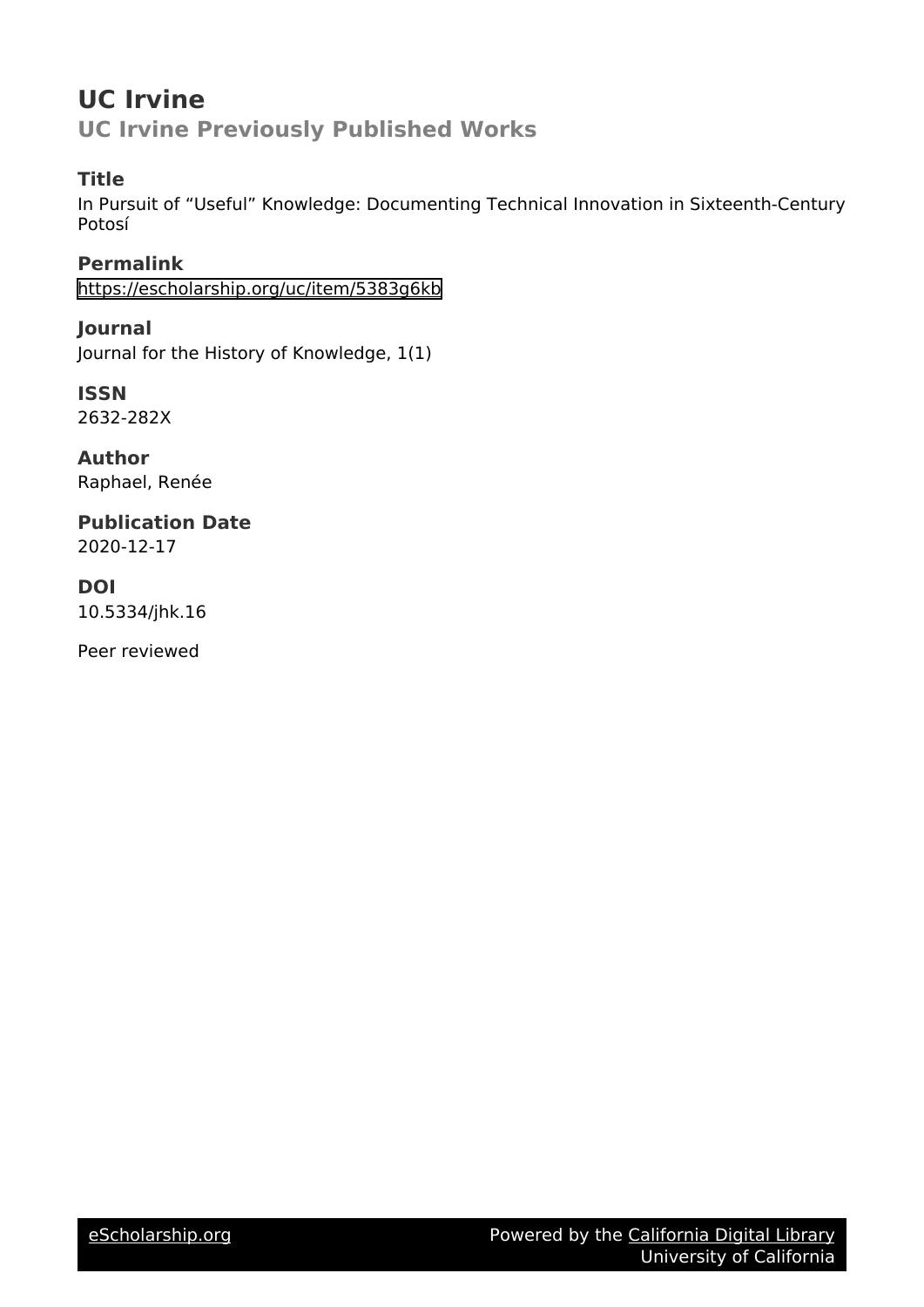

#### **SPECIAL ISSUE**

# In Pursuit of "Useful" Knowledge: Documenting Technical Innovation in Sixteenth-Century Potosí

#### Renée Raphael

University of California, Irvine, US [renee.raphael@uci.edu](mailto:renee.raphael@uci.edu)

This article examines a series of proposals for improving silver refining methods presented to the municipal council of Potosí (in current-day Bolivia) in the late sixteenth century as a means of nuancing current understandings of the Iberian state's pursuit of "useful" knowledge. Historians have argued that the sixteenth century saw the fostering of an empirical culture, one based on experiential and collaborative practices, in the Iberian world. They have stressed that as artisanal experts and royal officials developed a mutually beneficial relationship, this empirical culture became institutionalized in administrative bodies for the pursuit of useful knowledge. This article focuses on the textual production that resulted from the relationship between artisanal experts and royal officials. It probes the motivations of local officials in generating a textual record of artisanal knowledge. Historians have tended to interpret and actors at the time often stated an interest in inscribing, artisanal knowledge as expertise and experience. However, this article demonstrates that what often motivated municipal officials' inscription of such knowledge was an emphasis on administrative knowledge as rule-following, in particular, a desire to demonstrate one's competency as an administrator. This conclusion suggests historians should expand their conception of "useful" to better reflect how early modern actors in the Iberian world viewed their pursuit of scientific and technical knowledge. It also indicates the importance of paying attention to the process of bureaucratic knowledge production when interpreting the written traces of the scientific and technical culture of the early modern Iberian world.

This article is part of a special issue entitled "Histories of Bureaucratic Knowledge," edited by Sebastian Felten and Christine von Oertzen.

**Keywords:** bureaucracy; Iberia; mining; administration; Potosí; technology

On October 17, 1588, the public notary of Potosí (in current-day Bolivia) documented a meeting between an agent of the royal treasury (*procurador*) and the provincial governor (*corregidor*), which related a potentially disastrous financial situation.<sup>1</sup> According to the treasury official, all refining of Potosí's *cerro rico* (rich hill), the immense silver deposits discovered by the Spanish in 1545, had ceased in anticipation of a new refining method held by one of the town's citizens, Garçi Sánchez. Sánchez's new method purportedly produced more silver using less mercury, the crucial ingredient essential in the then-standard method of purifying Potosí's silver ores. Sánchez, however, was unwilling to share his method without a clear mandate from the viceroy, who resided some 2,000 kilometers away in Lima.<sup>2</sup> The manuscript compilation in which the

<sup>1</sup> I am grateful for the initial invitation to participate in the "Beyond Data" workshop in June 2017, and to the numerous interlocutors at that workshop and subsequent meetings who shaped the direction of the final contribution. An earlier version was shared at the 2019 Spanish History Symposium at UC San Diego. I thank Pamela Radcliff for the invitation and the participants for their comments. Ann Blair provided practical advice and introductions which proved crucial, and Tamar Herzog graciously shared her expertise. Four anonymous reviewers offered insightful feedback.

<sup>2</sup> BNE Ms. 3040, Descubrimiento de Potosí y papeles de minas (S. XVI), 311r; Bargalló, *Amalgamación*, 234. A partial transcription of the documents pertaining to Sánchez is found in Bargalló, *Amalgamación*, 234–38; Espada, *Relaciones geográficas*, II, CXXXI–CXXXV.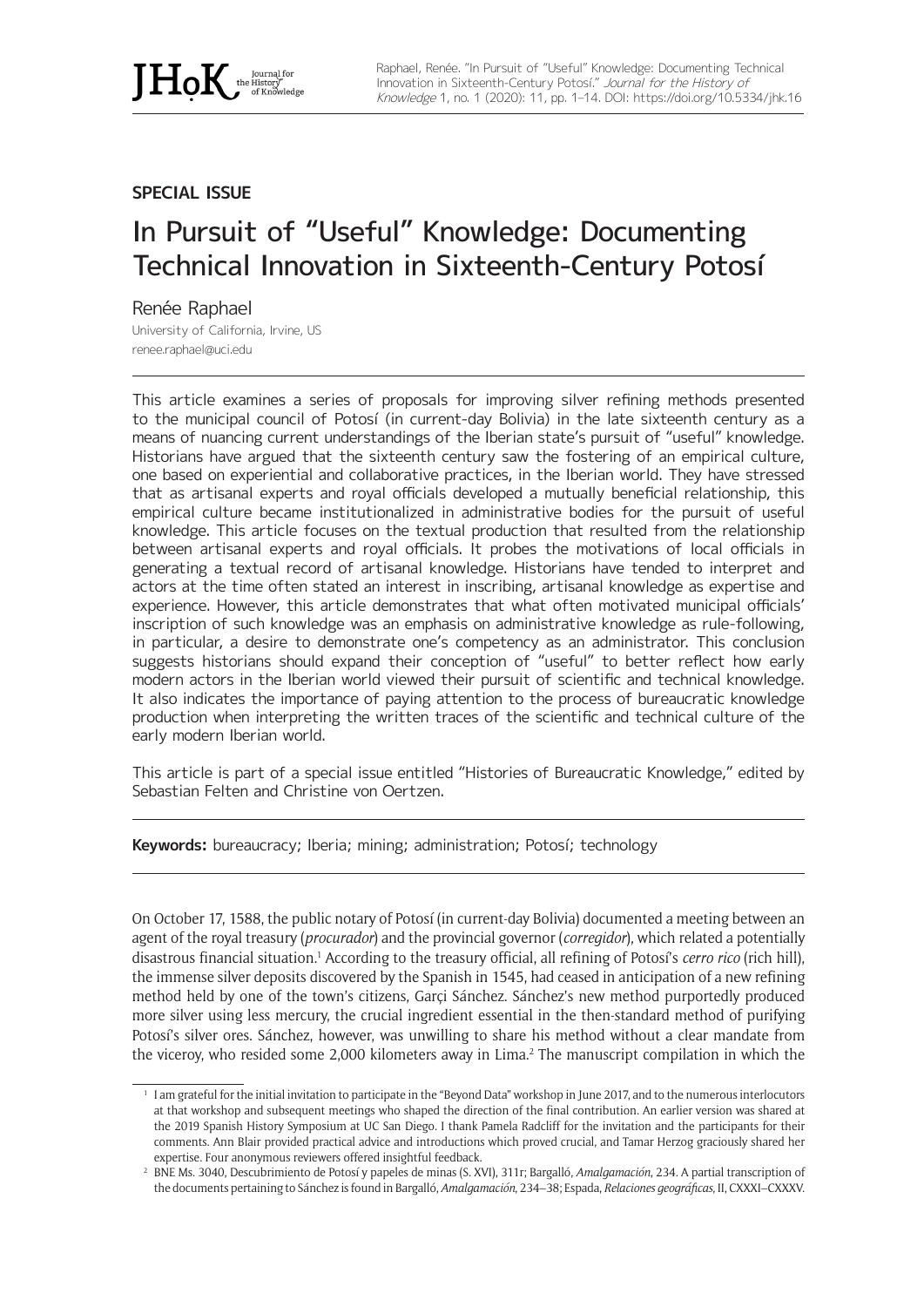notary's record of the initial meeting appears indicates that all was apparently resolved fourteen days later when Sánchez appeared before the *corregidor* and the same notary and declared the details of his method, which involved combining silver ore, ground sulphur, and quicksilver and heating the mixture until a black crust formed on top.3

This article considers Sánchez's and other proposals for improvements to the refining process made before Potosí's municipal council in the late sixteenth century as a means of nuancing current understanding of the Iberian state's pursuit of "useful" knowledge. The surviving records of these proposals reflect an administrative response that was similar in form and content to that found across the geographical reach of Iberia's early modern empire. Administrative documents and other writings intended for officials often contain a high level of detail regarding technical procedures, frequently accompanied by references to empirical results.4 Those making and responding to claims of technical innovation described present or projected ruin in contrast to the potential great fortune such innovations could bring to individuals, local communities, and the Iberian empire.<sup>5</sup> Historians have noted gaps in the archival record as it is preserved today: inventions that were described and subsequently disappear; investigations that were ordered whose results do not appear in the surviving documents; as well as fragmentary records.<sup>6</sup> In other instances, the success of the original proposal is indicated by sustained references to the same invention across time and geographical areas, such as the mercury-amalgamation process first developed by Bartolomé de Medina in New Spain, which Sánchez's proposal was designed to improve.7

Scholars of science in the Iberian world have relied on documents such as these to counter a narrative of early modern science shaped in part by the Black Legend, one that discounted the role of Iberian actors in the period's intellectual transformations.<sup>8</sup> According to these revisionist accounts, Spain's empire and institutions promoted scientific knowledge with a utilitarian bent, exhibited a comparatively early reliance on eye-witness reports and often experiment, and encouraged the production of a large quantity of manuscript texts that never made it into print. Such knowledge, furthermore, eschewed questions related to speculative philosophy, had an overwhelmingly visual character, and served the state's interests instead of conforming to the personal inclinations of practitioners.<sup>9</sup> Key to these narratives has been the notion that the Spanish empire collected and promoted the collection of *useful* knowledge, usually understood as denoting activities with an economic or practical purpose.<sup>10</sup> The implication has been that such knowledge was sought—and therefore inscribed—for its applicability to concrete interventions in the natural world and, to the degree that such inscriptions protected the interests of artisan innovators, for the aim of furthering Spain's imperial expansion.<sup>11</sup>

Two approaches to the study of knowledge production and institutions guide my approach. First, I build on the insights of Arndt Brendecke, who has argued that the process of generating "more knowledge" for the Spanish Crown often furthered political and administrative ends that were unrelated to the content of the knowledge itself.<sup>12</sup> This article thus shares a preoccupation with the relationship between individuals and local contexts to imperial power found in scholarship on *arbitrismo*, a term often used to describe the activities of reformist writers of the late sixteenth and seventeenth centuries who offered recommendations to buttress what they perceived as weaknesses in Spain's royal government.13 It differs, however, in its

In this and subsequent entries BNE Ms. 3040 contains 494 numbered folios with 97 different individual records related to Potosí, cf. Paz, *Catálogo*, 509–16, where printed transcriptions exist, references will be to the printed version with transcriptions omitted. On Sánchez and Fernández Montaño, treated below, as members of collaborative networks of European and indigenous miners, see Bigelow, "Técnica," 58–62.

<sup>3</sup> Bargalló, *Amalgamación*, 237. 4 Barrera-Osorio, *Experiencing Nature*, esp. 17–23, 27, 60–74; Buechler, *Mining Society*, 86–92; "Technical Aid," 56–63; De Vos, "Science of Spices," 417–26.

<sup>&</sup>lt;sup>5</sup> Buechler, *Mining Society*, 81; "Technical Aid," 43; Warsh, "Political Ecology," 538.<br><sup>6</sup> Buechler, *Mining Society*, 83; De Vos, "Science of Spices," 419, 426; Warsh, "Political Ecology," 529, 544.

<sup>7</sup> Bakewell, "Technological Change"; Bargalló, *Minería*, 134–59; Castillo Martos, "Primeros beneficios"; Muro, "Bartolomé de Medina"; Sánchez Gómez, *Savia del Imperio*, 140–54.

<sup>8</sup> Navarro Brotóns and Eamon, *Beyond the Black Legend*; Pimentel and Pardo-Tomás, "Paradoxes"; Slater and López-Terrada, "Being beyond."

<sup>9</sup> Barrera-Osorio, *Experiencing Nature*; Bleichmar, *Visible Empire*; Cañizares-Esguerra, *Nature, Empire, and Nation*; Portuondo, *Secret Science*. With respect to Potosí, cf. Buechler, *Mining Society*; "Technical Aid"; Salazar-Soler, "Alquimia y los sacerdotes"; "Álvaro Alonso Barba"; Tandeter, *Coercion and Market*, 167–219. 10 Bleichmar et al., *Science*, xxi; De Vos, "The Rare, the Singular," 271–72; Portuondo, "Cosmography," 61.

<sup>11</sup> For example, Barrera-Osorio, *Experiencing Nature*, 58, 59, 61. 12 Brendecke, *Empirical Empire*.

<sup>13</sup> For a classic discussion on this subject, see Elliott, "Self-perception and Decline." On the relationship between peninsular *arbitristas* and reformers in the Spanish Americas, see Eagle, "Restoring Spanish Hispaniola." Especially close in themes and sources to this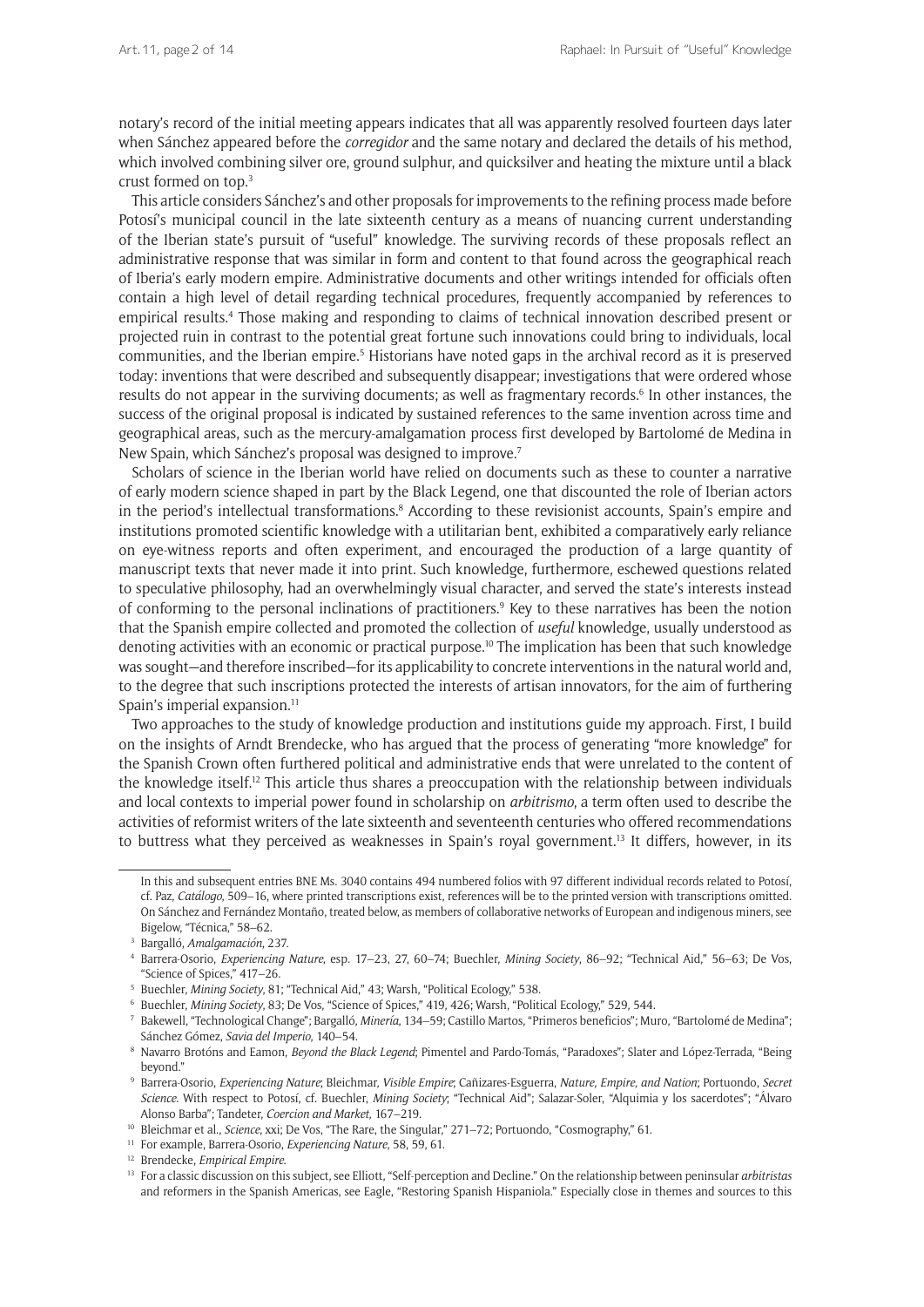approach. Whereas scholarship on *arbitrismo* has tended to use the content of reformers' proposals as a window into contemporary visions of the imperial project, this article focuses on the administrative practices and accompanying justifications that led to the production of the textual records in which such proposals were recorded.

Second, I rely on Max Weber's typology of bureaucratic knowledge to probe more explicitly the motivations underlying officials' professed interest in refining improvements in Potosí. Weber identified *Fachwissen*, or expertise, as the systematic, coherent, and reliable knowledge that bureaucrats needed to dominate or regulate a specific area of social life. A second type of knowledge drew on expertise collected and made available to other administrators and was termed *Dienstwissen*, or experience: "the knowledge of facts that is acquired by practice and by reading files."<sup>14</sup> While both expertise and experience have received significant attention by historians of science and of archives and information, Weber also mentioned a third type of bureaucratic knowledge only in passing that has often been overlooked. This third type of knowledge is the knowledge of rules, namely "more or less exhaustive rules that can be learned. Knowledge of these rules therefore constitutes a particular theorized art [*Kunstlehre*] (jurisprudence, administrative theory, or commercial science, respectively) that officials have in their possession."15

As outlined below, Weber's description of bureaucracy and his typology of bureaucratic knowledge do not map precisely onto the Iberian case, but this categorization does elucidate how this article is in dialogue with both the history of science and the history of bureaucratic knowledge. Historians of science in the Iberian world have tended to approach knowledge production in relation to the state as expertise or experience; that is, as knowledge of scientific and technical matters collected for the purpose of managing a scientific or technical resource. Even when it was the artisanal experts who carried out trials or generated reports on behalf of officials, historians have focused on the potential use of the content of this scientific production as the basis for decision-making, or, in Weber's terms, governance. By focusing on the administrative process that instigated the inscription of technical proposals, this article unearths the role that bureaucratic knowledge-as-rules played in generating bureaucratic knowledge as experience and expertise. It suggests that bureaucratic knowledge-production as rule-following was an important impetus underlying the collection of technical information and, thus, that current conceptions of "utilitarian" knowledge should be expanded to better reflect actors' understandings of their activities.

Section 1 contextualizes Iberian administration in the sixteenth century. An analysis of the documents surrounding Sánchez's declaration before Potosí's municipal council (*cabildo*) and that of another inventor, Juan Agustin Rojo, forms the focus of sections 2 and 3, which argue that municipal officials cited a desire to demonstrate administrative competency (rule-following) as a central motivation for inscribing the details of technical proposals. Section 4 considers a wider range of proposals presented before Potosí's cabildo and an administrative review ordered by the viceroy to suggest that rule-following shaped what information was recorded in the archival record in ways that make it an imperfect picture of on-the-ground artisanal empirical practice. A final section questions whether "useful" is the most appropriate designation for historical actors' conceptions of their motivations in collecting technical information.

#### **Bureaucratic Knowledge Production in Early Modern Spain**

Modern notions of "state" and "bureaucracy" have no direct counterpart in sixteenth-century Potosí. Officials used the term *estado* (state) to describe the general condition of one of the Crown's many different dominions, such as the Indies. *Estado* could also refer to the social estates into which the community was divided. Officials referred to *gobernación* (governance) to describe the decision-making of the king and his councils.16

Officials and residents in Potosí relied on various words to describe the communities to which they belonged. Individuals were described as *vecinos* (citizens), *residentes* (residents), or *moradores* (inhabitants).17 Petitioners, witnesses, and officials used the term *republica* ("republic") or *reino* ("kingdom") to refer to the

contribution are Warsh, "Political Ecology"; *American Baroque*. 14 Weber, *Grundriss der verstehenden Soziologie*, 1:165–166. Cf. Weber, *Wirtschaft und die gesellschaftlichen Organisationen und Mächte*, 157–234. In this discussion of Weber, I draw on the research, translations, and analysis of Christine von Oertzen and Sebastian Felten in an earlier version of their introduction to this special issue.

<sup>15</sup> Weber, *Wirtschaft und die gesellschaftlichen Organisationen und Mächte*, 159.

<sup>16</sup> Brendecke, *Empirical Empire*, 2; Cañeque, *King's Living Image*, 9; Portuondo, *Secret Science*, 126.

<sup>17</sup> On *vecindad* as a category of belonging, see Herzog, *Defining Nations*.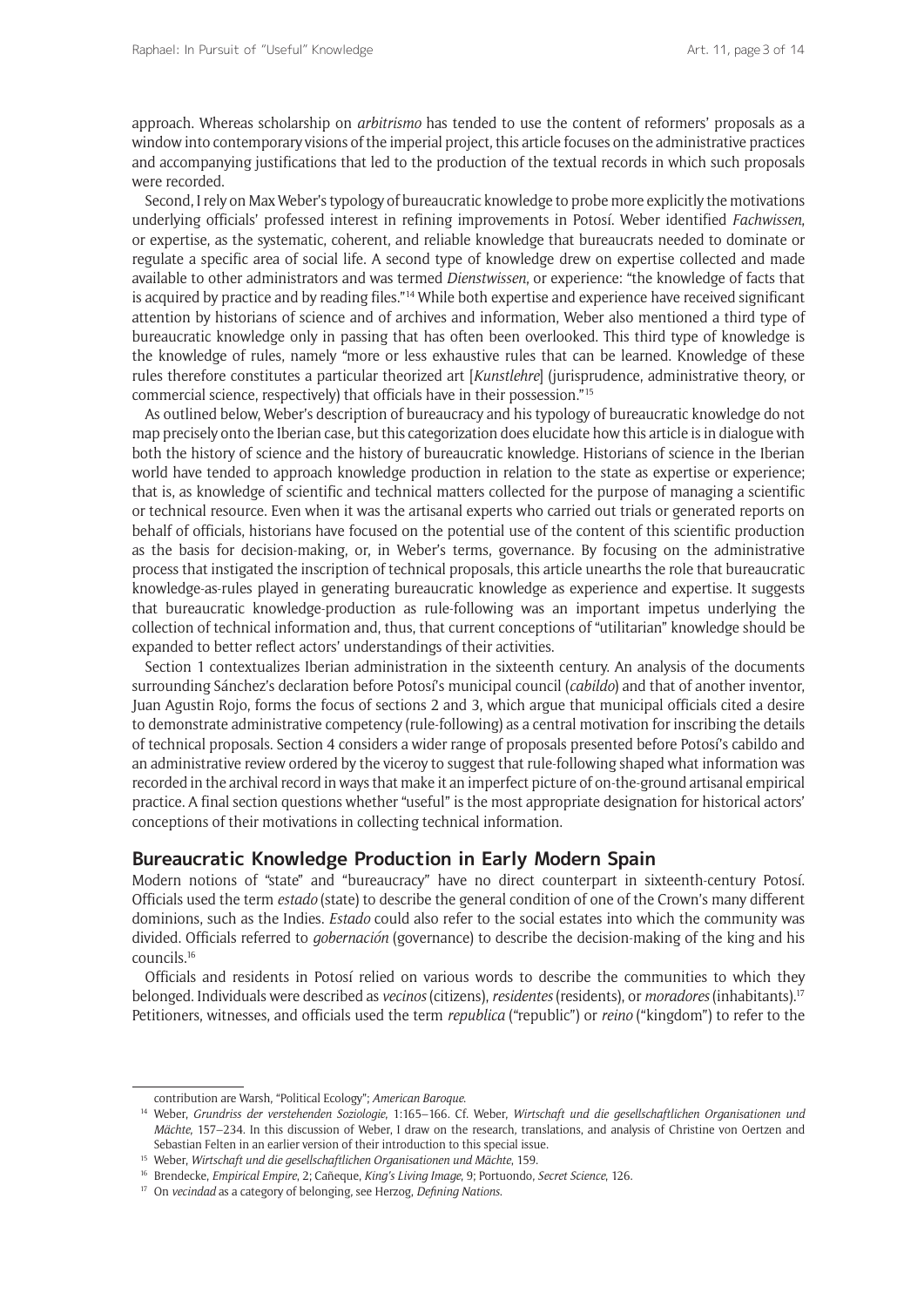larger kingdom of which Potosí was a part, often in relation to the royal treasury and the king.18 While period dictionaries define *administrador* in Latin as *administratorius* ("performing the duties of an assistant"), in English as "he that beareth office," and in French as *administrateur* ("administrator"), those in such positions usually spoke of their *servicio* ("service") to the Crown. Demonstrations of "service," which could be achieved while serving as an administrator but also as a soldier, conquistador, inventor, or in other capacities, were understood within the scholastic concept of distributive justice, wherein favors were awarded to those whose actions benefited the common good.<sup>19</sup>

Unlike nineteenth-century Prussia, which, as the editors of this special issue note in their introduction, provided the model on which Weber based his ideal notion of bureaucracy, there was no ready collection of rules or laws that detailed the organization of Iberian administration and governed its recording practices or its policies for evaluating and providing compensation for mining innovations. The normative legal structure governing local administration and mining rights in the sixteenth-century Iberian world derived from three sources: custom or communal practices, "doctrine" (or *ius commune*), and, less applicable in terms of the case of mining, canon law and Christian moral theology.20 The *Siete partidas*, the thirteenth-century compilation that introduced *ius commune* to Castile, included only two laws that referred to mining, and these focused on the king's rights to mining revenues.<sup>21</sup> Sixteenth-century commentaries on these laws discussed this right in more depth, but they did not specify how an inventor in Potosí should petition for compensation for new mining technologies.22 In terms of municipal administration, the *Siete partidas* provided details on the work of notaries and their registers of documents, but it contained little on the mechanics of local governance.23 Alongside these normative sources, the king and other officials issued legal decisions in the form of *cedulas* (decrees), ordinances, *bulas* (bulls), and other proclamations.24 Sixteenth- and seventeenthcentury compilations of these royal decisions did address some aspects of mining and local administration, but they focused primarily on the maintenance of records and the rights and obligations of miners.<sup>25</sup> While they made clear the right of residents in Spain's American territories to petition royal officials, they were silent with regard to how such proposals were to be evaluated.<sup>26</sup>

To understand the administrative mechanisms governing the production of records of mining innovations, it is necessary to reconstruct customary practice from the documents themselves. Antonio Barrera-Osorio has used this approach to uncover how the Council of Indies, which oversaw the administration of Spain's overseas territories, responded to requests for royal licenses. These licenses were agreements between individuals and the Crown, which provided legal protections similar to a modern patent for technical innovations. As part of his larger argument that the emerging relationship between artisans and administrative officials promoted a culture of empiricism in the sixteenth-century Iberian world, he found that members of the Council sought to protect "efficient and profitable technologies and instruments" and often requested that empirical trials be carried out by experts before deciding on the issuance of a license.<sup>27</sup> While the practices of the Council of Indies, as a centralized body with which the king consulted, are not directly applicable to the local context of Potosí, Barrera-Osorio's analysis provides a useful comparison for assessing municipal officials' rationales for inscribing technical information in their records.

#### **Rule-following as Impetus for Recording**

Surviving documents from Potosí contain not only the details of technical proposals but also introductory and contextual comments that offer clues as to why administrative officials chose to record them. This section and the next examine this introductory and contextual content, or what we might term the "paratext" of the archival record, in relation to two proposals for refining innovations brought before Potosí's municipal

<sup>&</sup>lt;sup>18</sup> "esta republica y de la hacienda real," "la forma que mejor estuviese al servicio del Rey nuestro señor e bien e aumento desta republica." BNE Ms. 3040, 312r.

<sup>19</sup> Brendecke, *Empirical Empire*, 38–41.

<sup>20</sup> Herzog, "Colonial Law."

<sup>21</sup> Scott, *Siete Partidas*, 369–70, 822.

<sup>22</sup> *Siete Partidas*, 1:50v; 2:157v.

<sup>&</sup>lt;sup>23</sup> Scott, *Siete Partidas*, 759–67.<br><sup>24</sup> Because prior to the eighteenth century such decrees were understood as attempts to solve particular legal problems by applying norms that theoretically predated their announcement by the king, the applicability of these decisions to local practice is not a given. Herzog, "Colonial Law."

<sup>25</sup> Menéndez y Pidal and Manzano Manzano, *Recopilación*, 1:130r, 2:96r–98r, 2:118v–29v, 2:133r–34v. 26 Ibid., 2:75v–79v.

<sup>27</sup> Barrera-Osorio, *Experiencing Nature*, 59–74, 140–44; García Tapia, *Técnica y poder*, chap. 9; Warsh, "Political Ecology," 528–29.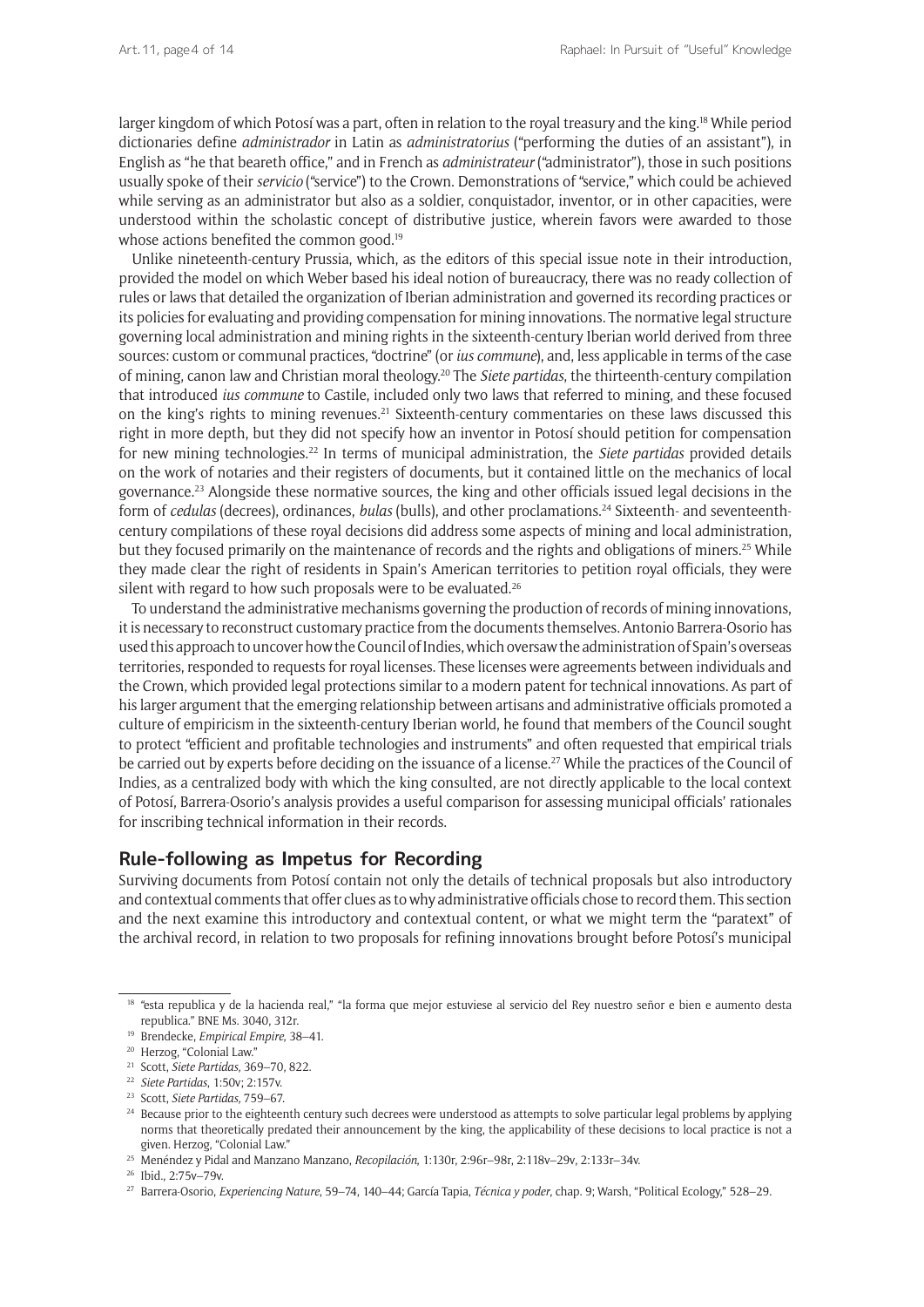council.28 Officials couched their decisions to seek out and record further details of the methods described in the proposals in relation to administrative procedure. Local power dynamics—specifically, municipal officials' perceived obligations in relation to those of viceregal officials—also shaped their responses to innovators' proposals.29

Municipal officials described their attention to Sánchez's case in October 1588 as a response to the crisis of stalled silver production, rather than as an action intended to promote or offer legal protection to a promising technological innovation. The notarial record begins with the treasury *procurador* Juan Castellanos's notification to the *corregidor* Pedro Torres de Ulloa of the cessation of the town's mining and refining operations. Castellanos' report focused not on the potential value of Sánchez's method but rather on the crisis at hand and its management: "The refining of metals is stopped and suspended, in expectation of a new method of working them." Only then did Castellanos come to the subject of Sánchez himself. Instead of emphasizing the promise of Sánchez's method, he discussed Sánchez's role in delaying production: "although there is present in this town Bachelor Garçi Sánchez, the person who has to show the said method, he doesn't want to. Previously he delayed, making absences from the town, because he says that without an express order from the viceroy of these kingdoms, Conde del Villar, he doesn't have to."<sup>30</sup>

The suspension of work was also central to Torres de Ulloa's response. To address the crisis, he authorized an open meeting (*cabildo abierto*), an established procedure in which the regular municipal council opened its proceedings to a wider assembly, usually to consider matters judged of grave importance.<sup>31</sup> The persons whom Torres de Ulloa invited to attend, the gentlemen of the mines and mills, played a central role in the town's silver production and likely occupied the role Barrera-Osorio has attributed to the expert artisans the Council of Indies summoned to evaluate innovators' requests for licenses.

In contrast to what Barrera-Osorio has described, Torres de Ulloa did not couch his call for the open meeting in terms of the potential benefit of Sánchez's method. Instead, he emphasized the halt in production as local miners and refiners awaited the new method: "all work on the metals has stopped, which hurts the royal fifths, the king, vassals, and Spain's kingdoms."32 At the meeting, Torres de Ulloa justified his call for the gathering in similar language: he had learned through news (*informaciones*) and letters (*relaciones*) that work on the metals had been halted "almost instantaneously," causing "great harm to this republic and the royal treasury," because people were waiting for Sánchez's new method.<sup>33</sup>

As municipal officials debated Sánchez's case over the next two weeks, Torres de Ulloa continued to emphasize that his actions were a response to the crisis of stalled silver refining. This is evident in his response to a petition presented by a group of owners of mines and refineries to begin collecting promises of payments in exchange for Sánchez's method. Torres de Ulloa reiterated the crisis in which Potosí now found itself: "because of having understood … that the method of the said Garçi Sánchez was about to be released, almost all refining had stopped at once, which is of great harm to the royal treasury and more generally to the entire republic." Understanding the "great inconvenience and harm" that would continue to unfold in waiting for a response from the viceroy, Torres de Ulloa awarded a license to the *alcalde* (municipal officer) Juan de Urquiçu and the *contador* (accountant) Martin de Garnica to receive pledges from the townspeople to compensate Sánchez, as agreed in the open meeting.<sup>34</sup> Such an agreement between an inventor and community members to share a technological innovation is not unknown. In June 1550, Juan Tetzel, a major player in the fledgling Cuban mining industry, negotiated similarly with residents in Santiago, Cuba. After traveling to Europe and working with master miners in central Europe, Tetzel had developed a new technique for exploiting copper ore, which he promised to teach Cuban locals. Unlike Sánchez, who, the records suggest, avoided sharing his method and sought a license only after the local community pressed

<sup>&</sup>lt;sup>28</sup> Gérard Genette coined this term to describe the verbal and visual accessories, including covers, title pages, and prefaces, which accompany printed texts and mediate between authors, printers, and readers, Genette, *Paratexts*.

<sup>&</sup>lt;sup>29</sup> Warsh has described how local Spaniards developed a regional political ecology that challenged royal policies. See Warsh, "Political Ecology." Whereas Warsh focuses on the content of witnesses' testimonies in response to innovations authorized from above, this article focuses on the local administrators' professed justifications for recording proposals submitted to them.

<sup>30</sup> Bargalló, *Amalgamación*, 234.

<sup>31</sup> Bayle, *Cabildos seculares*, 433–52; Haring, *Spanish Empire*, 159–60.

<sup>32</sup> "por estar parado el beneficio de los metales por lo que en ello perdien los quintos rreales de su mag.d y su vasallos y rreinos." BNE Ms. 3040, 311v.

<sup>33</sup> Bargalló, *Amalgamación*, 235.

<sup>34</sup> "por causa de aver se entendido en esta villa que por estar a pique de salir este beneffiçio del dicho bachiller garçi sanchez an cessado casi todo los benefiçios de golpe lo qual es en mucho daño de la hazienda real y generalmente de toda esta rrepublica y atento a esto y a que seria de mucho ynconviniente y daño el aguardar a dar aviso al vissorrey destos rreynos dava y dio la dicha licençia para que el alcalde juan de urquiçu y contador martin de garnica hagan la diligençia que les fue cometida en el cabildo abierto que ayer se hizo." BNE Ms. 3040, 314r–v.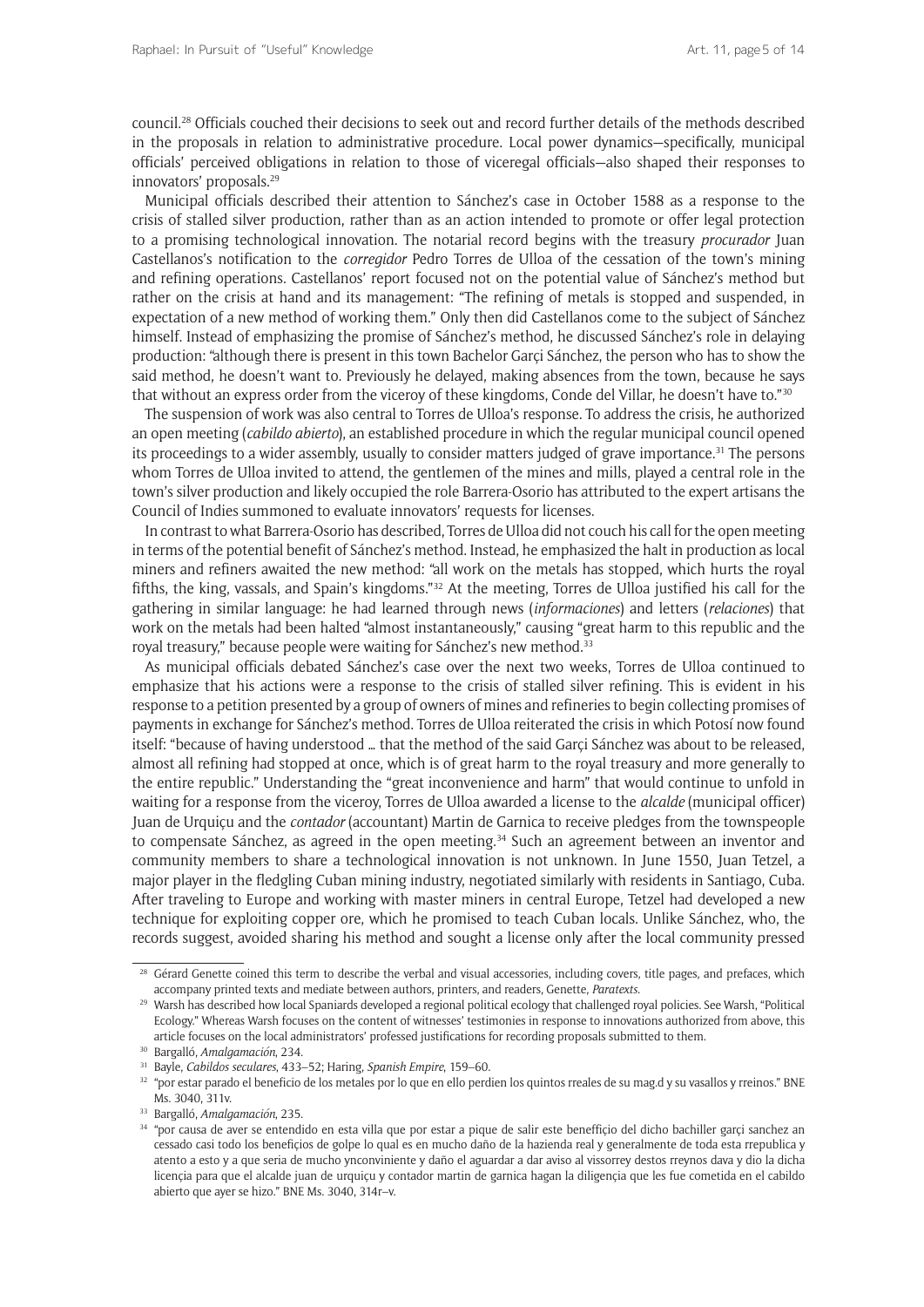him to do so, Tetzel reached his agreement with local miners after approaching the Crown in person and receiving a license with numerous incentives.<sup>35</sup>

The response to the situation by the royal treasurer, Diego de Robles Cornejo, elucidates Torres de Ulloa's justification for taking action in terms of the administrative crisis at hand. In the first place, Robles explained Torres de Ulloa's response to the crisis in similar terms as the *corregidor* himself had: Torres de Ulloa had requested a license to force Sánchez to share his method because "whatever delay occurs results in great harm and prejudice to your royal treasury and the public good ... [because] all people who grind metal to refine and remove silver have stopped [refining]."<sup>36</sup> However, in contrast to Torres de Ulloa's pointed focus on the damage caused by the delayed production, when Robles described his own views, he expressed optimism about the possible benefits of Sánchez's method. He justified the mill- and mine-owners' response by explaining that it was "for the great loss that they have with the method and procedure that until now have been used."<sup>37</sup> Addressing the viceroy directly, he also explained that Sánchez's method of refining yielded a fourth more silver in three days compared to the six required for the one in use. He praised the improvement as "one of the most important things for your royal service that can be offered at this time given the reduction and failure that the mines and their metals and their refining [are experiencing] at present."38

Robles' concern for the mill and mine owners and his enthusiasm for the benefits of the new method most likely stemmed from his personal investment in Potosí's mining operations. Unlike Torres de Ulloa, he responded with concerns beyond that of a municipal official. Robles is listed in Luis Capoche's 1585 history of Potosí as part owner of a mine and described as the first individual to construct a water mill for grinding silver ore.<sup>39</sup> Some also saw Robles as a collaborator in the innovation process. In an administrative review carried out in 1588, Cristobal Maldonado testified that Sánchez and Domingo Gallego had developed a new refining method "by way of a book that the treasurer Diego de Robles Cornejo [had] brought back from Spain."40

Torres de Ulloa and Robles put forward their arguments to further their own goals with those who would likely read their accounts. Robles wrote directly to the viceroy as both a local official and a mine and mill owner. Aiming to secure a provision that would force Sánchez to reveal his method, Robles ascribed to the actors involved motives with which he believed the viceroy would sympathize: the bureaucratic plight of the *corregidor* Torres de Ulloa, the dire circumstances of the miners and refiners, and, for the viceroy himself, the promise of a method that would greatly improve silver output in Potosí.

Torres de Ulloa wrote for a different reader as he worked with the notary to document the situation in Potosí and his response to it. His audience was the individual, either his successor or a visiting judge, who would evaluate his tenure as *corregidor* as part of Spain's regular process of administrative review.41 He justified his willingness to appease Sánchez by appealing to the obligations of his office: the necessity of keeping the mines, mills, and refineries in operation because of their importance to the Spanish Crown and treasury. His repeated explanations of his actions were intended to convey to those reading the records his commitment to his administrative responsibilities.

#### **Rule-following and Administrative Hierarchies**

The interactions of Potosí's cabildo with another inventor, Juan Agustin Rojo, offer another perspective on how local officials understood their responsibilities with respect to administrative rule-following as opposed to the pursuit of new technological innovations. In October 1591, the cabildo received a letter (described both as a *relación* and a *memorial*) from Rojo, who identified himself as a man from Genoa.42 Initially, the communication provoked considerable excitement. After reading it aloud in an open meeting at the end of October, the cabildo held a closed meeting on 2 November in which officials revisited the subject. Municipal

<sup>35</sup> Barrera-Osorio, *Experiencing Nature*, 65–67.

<sup>&</sup>lt;sup>36</sup> "qualquiera dilaçion queen esto aya se sigue gran daño e perjuizio a vuestra rreal hazienda y al bien publico mediante que todas las personas que tienen metales molidos en harina para lo benefiçiar y sacar la plata de ellos lo an suspendido." BNE Ms. 3040, 315v.

<sup>37</sup> "por la mucha Perdida que tenian con el benefiçio e orden de que hasta aqui sea usado." BNE Ms. 3040, 315v.

<sup>38</sup> Bargalló, *Amalgamación*, 236.

<sup>39</sup> Capoche, *Relación general*, 101, 117. On the granting of a license to Robles to refine silver using mercury in 1570, Lohmann Villena, *Minas de Huancavelica*, 54n37. 40 BNE Ms. 3040, 331r; Espada, *Relaciones geográficas*, 2, CXXVI. On this collaboration, Bigelow, "Técnica," 67–68. On the role of print

in spurring mining innovations, cf. Sánchez Gómez, *Savia del Imperio*, 154–57.

<sup>&</sup>lt;sup>41</sup> Phelan, *Kingdom*, 215–19; Haring, *Spanish Empire*, 138–45. 43. 445. 42 ABNB, CPLA 6, 35v–38r, 40r–41v. On Rojo as part of the larger community of metallurgical practitioners in Potosí, see Bigelow, "Mining Empire," 266–68.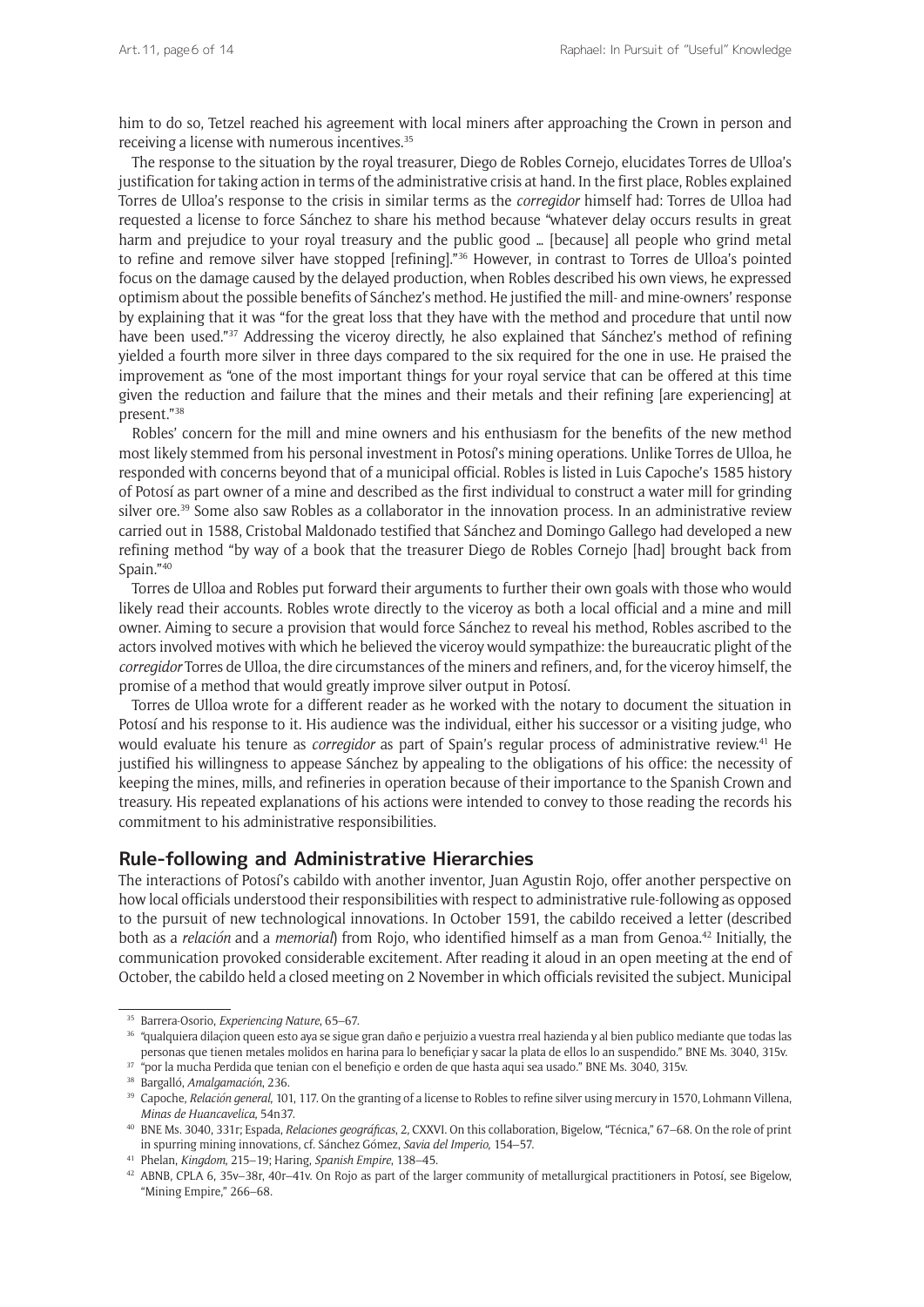officials reported that the content of Rojo's communication had been approved by the "gentlemen of the mines and mills," who had been commissioned by the town and its citizens to consult regarding what "most suited the good and utility of the … Republic."43 They claimed Rojo's initial letter did not address "some doubts and difficulties." Since requesting a response in writing usually resulted in "new difficulties and doubts," they all agreed to invite Rojo to Potosí and facilitate his travel there. They reached out to him via the viceroy in Lima to relay their offer of 1,000 pesos to offset the costs of the journey and another 2,000 pesos if needed.44

Nothing more was heard from Rojo until the end of December when three letters arrived from Lima, which were read aloud in the cabildo and summarized in the body's minutes. Both the viceroy García Hurtado de Mendoza and the *correo mayor* Pedro Balaguer de Salcedo offered less than enthusiastic reports. According to the viceroy, Rojo appeared to be "crazy or a charlatan" because of the exorbitant promises he offered, his tendency to run on at length, his writing, and "his manner of proceeding" more generally. What especially alarmed the viceroy was the compensation Rojo had demanded: "he asked for 500,000 pesos and … said he wouldn't accept less because he didn't have clothes or a bed to sleep on." He also requested a privilege for his invention prohibiting anyone from using it who did not have a license.<sup>45</sup> Since such protection for an invention was common for licenses issued by the Council of Indies, it is likely that what troubled the viceroy was the financial compensation Rojo had requested coupled with the description of his impoverished state.

In his communication to the cabildo, the *correo mayor* reported the interactions between Rojo and the Crown's *fiscal* (attorney) in Lima. Having appeared before the fiscal in a "very thin" condition and "with little health," he had continued to insist on his original request of 500,000 pesos and could not be persuaded to accept the Crown's offer of the customary private, time-limited privilege that restricted the use of his method to himself and those to whom he granted the rights to its use.<sup>46</sup> After departing with a surly disposition, Rojo later returned to the *correo mayor* in a more contrite state, "with some fear and much diminished," claiming he was now ready to travel to Potosí for only the 1,000 pesos initially offered.<sup>47</sup>

Notwithstanding Rojo's humble entreaties to the *correo mayor* in person and in the lavish letter he forwarded to Potosí that accompanied those composed by the viceroy and the *correo mayor*, town officials became decidedly cooler towards Rojo after reading these missives. Using the same language the viceroy had, the cabildo recorded its judgment that Rojo appeared from the said letters "to be a charlatan and swindler and that the cabildo took him to be so." In his capacity as treasurer, Robles was tasked with rescinding the cabildo's earlier offer of financial compensation.<sup>48</sup>

The cabildo's abrupt loss of interest reflects the factors that made Rojo's case different from Sánchez's. Rojo and his method were not known personally; there was no production crisis impelling town officials to act; and the viceroy and *correo mayor* had provided their evaluation in writing. With the onus of judgment on the higher-up officials, the municipal officials could dismiss Rojo without fear of being accused of failing to pursue a potential benefit to royal revenue.

Yet, despite the cabildo's reversal, almost two years later Rojo traveled to Potosí, and the details of his proposal were recorded in the council's records. According to the notary's account, in a meeting on 12 January 1594, the then-*corregidor*, Juan Ortiz de Zarate, raised the topic of Rojo's refining method, reminding those present that although it had been discussed in the past, they had never reached a decision about how

 $43$  "mas conbenia al pro y utilidad de la dicha republica." ABNB, CPLA 6, 36r.  $44$  "patento a que en el memorial … pareçe no declarar algunas dudas y dificultades … y si se aguardase ha pedir declaraçion por escrito considerado que siempre suelen resultar nuebas dificultades y dudas … ha pariçido a todas de una conformidad que el dicho Juan agustin venga personalmente a esta villa … le ymbien librança … para que luego se pueda poner en camino un mil pesos ensaiados de los quales no ha de dar seguridad ninguna … si tubiere mas neçesidad de plata le de en nombre desta villa otras dos mil pesos ensaiados mas." ABNB, CPLA 6, 36r–v.

<sup>&</sup>lt;sup>45</sup> "En lo mucho que ofreçe y su largo discurso y escriptura y en su manera de proceder me a pareçido loco o charlatan porque pide por descubrir la nueba ynbençion quinientos mill pesos y dize que no lo hara menos y no teniendo que se bestir ni cama en que dormir sin enbargo desto e ofreçido dar el previlegio para el y no otra persona en todo el reino pueda usar de su benefiçio sino fuera con liçençia suya." ABNB, CPLA 6, 40r. Rojo appeared again before the viceroy in 1594, Levillier, *Gobernantes*, XIII, 159.

<sup>46</sup> "se presento su mucha fflaqueza y poca salud … y dizo no bajaria de los quinientos mil pesos ensayados … le propuso algunos medios y uno dellos fue dar el privilegio particular por tiempo limitado para que solo el y que en el permitiese pudiese usar de su beneficio como en semejantes cosas sea costumbra de ningun medio se satisfizo." ABNB, CPLA 6, 40v.

<sup>47</sup> "y con esto el despidio con algun desabrimiento a mi parecer con cuidado para disponerle mejor bolbio a mi algo temerodo y mas reduzido … y que consintiendo en esto tomaria solos los mill pesos." ABNB, CPLA 6, 40v.

<sup>48</sup> "y se hacordo por todos los dichos capitulares que el tesorero diego de Robles cornejo responda a todas tres cartas lo que le pareçiere que combiene a esta Republica que no se le den los dos mil pesos ensaiados … ni los un mil pesos ensaidos … atento ha que por las dichas cartas pareçe ser charlatan y embaidor y este cadildo lo tiene por tal." ABNB, CPLA 6, 41v.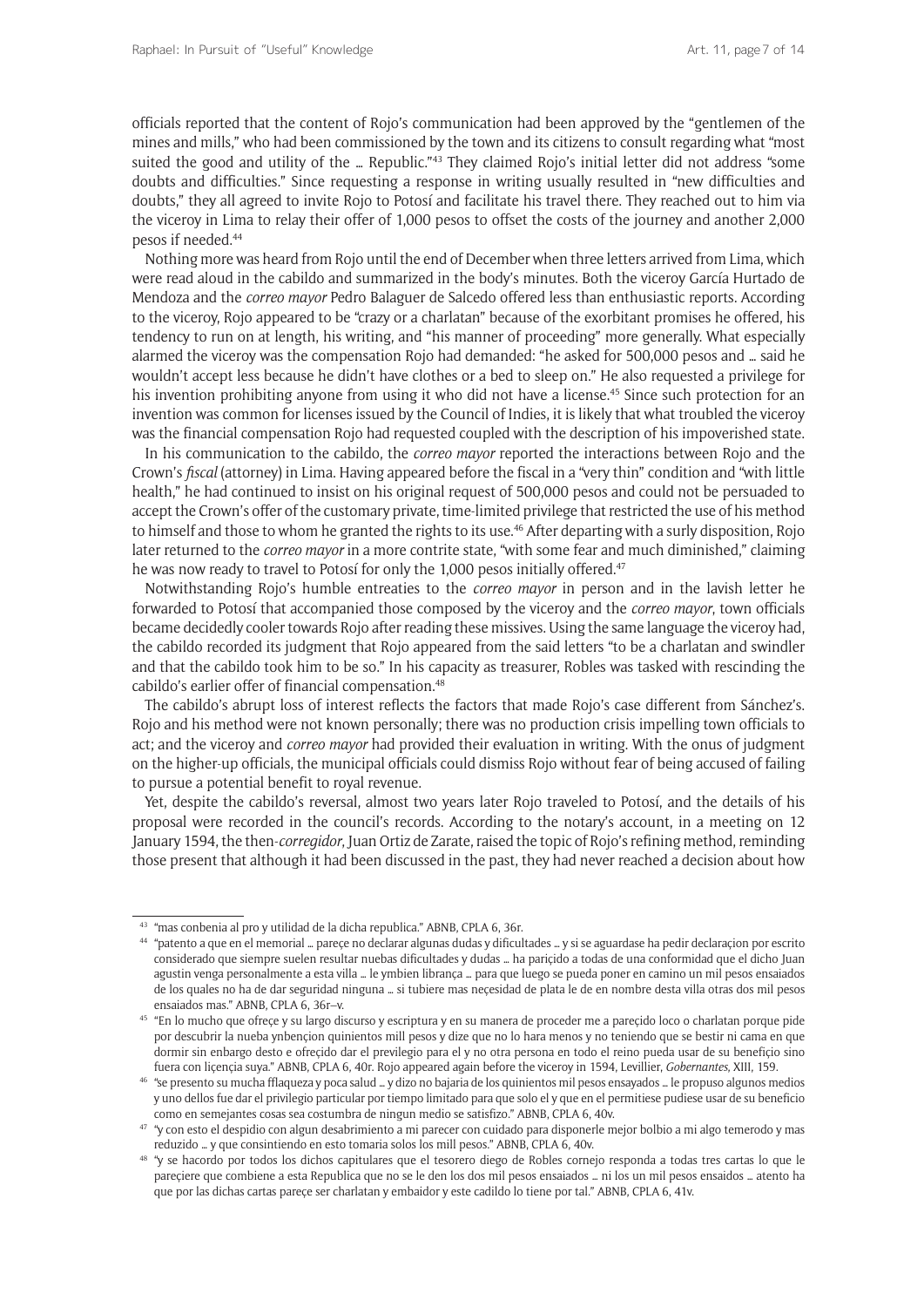to proceed.49 After reaching Potosí, Rojo had sent Zarate a "closed and sealed" communication containing "everything that the said method involves."50 After a discussion "among themselves," the municipal officials resolved to hold an open meeting with "the gentlemen of the mines and mills" the following Sunday.51 The surviving record of the meeting reveals none of the uproar surrounding Sánchez's proposal, stating simply that:

In this cabildo the method of Juan Augustin Rojo was opened, which the royal corregidor had in his possession. And having read it … word for word, they ordered that it be put in this book and proclaimed publicly so that whoever wished to make use of it could do so.<sup>52</sup>

Following the transcription of Rojo's letter, the record mentions no experimental trials or evaluation of his procedure, nor is there any indication that he was granted protection for sharing his method.

Rojo's method appears to have been included in the books of the cabildo because he had given his letter to the *corregidor*, who then felt obliged to present it to the municipal body and publicize it. By sharing the method with the wider community through a public proclamation and then recording the details of the method and its mode of dissemination, local officials demonstrated that they had responded as good administrators. While Rojo could be ignored when he was far away and judged a fraud by the viceroy, his presence in Potosí and personal delivery of his letter to local municipal officials impelled them to acknowledge and record his method. These actions, I suggest, reflect administrative thoroughness; the letter needed to be recorded because it was received. The *corregidor* did not want to later be accused of overlooking a method that could have benefited silver refining and thus royal revenue in Potosí.

#### **Rule-following as Determinative of Content**

Rule-following not only motivated municipal officials to record technical information. It also shaped the type of information they recorded, leading them to emphasize certain aspects of artisanal empirical practice in ways that make the surviving written record likely an imperfect representation of mining operations on the ground. One feature shared by the proposals of Sánchez and Rojo as well as others recorded by Potosí's municipal council in the late sixteenth century is a focus on the details of their methods and an apparent lack of attention *in the record preserved for posterity* to their effectiveness. The reason for this was not just that administrators tended to entrust the testing and assessment of technological innovations to expert artisans. The pattern of the records indicates a tendency to not record the final evaluation of a proposal's usefulness, even when the cabildo explicitly claimed an interest in it at the outset. Rather than dismissing this pattern as a function of the document's genre, this section interrogates this feature to shed light on the nature of local bureaucratic knowledge production.

One instructive case is that of Juan Fernández Montaño, who promised a new method of refining in 1587. The surviving record follows the pattern Barrera-Osorio described for licenses issued by the Council of Indies. It includes a declaration by Fernández Montaño of the worthiness of his invention, followed by the cabildo's vote on his compensation. The municipal council ultimately agreed that Fernández Montaño should share his method with Potosí's residents in exchange for a sum of 25,000 silver pesos.<sup>53</sup> In the final paragraph of the entry, the notary recorded that Fernández Montaño had offered his method so that Potosí's citizens could test it for themselves.54 There is no further mention of Fernández Montaño, the money he should have received, or the results of the subsequent testing in the records of the cabildo.<sup>55</sup>

<sup>49</sup> "se havia tratado por parte de Juan Agustin Roxo un nuebo beneficio y aun que se savia platicado sobre ello nunca se havia resuelto en lo que se havia de hazer." ABNB, CPLA 7, 50r–v. Given the time lapse, perhaps Zarate did not recall the earlier decision, or perhaps the decision not to assess Rojo's proposal further was deemed an indecision.

<sup>&</sup>lt;sup>50</sup> "ultimamente lo havia ymbiado a su merced cerrado y sellado todo lo que en el dicho beneficio havia." ABNB, CPLA 7, 50v.

<sup>51</sup> "y haviendolo conferido entre si todos los capitulares fueron de parecer que se haga un cabildo abierto en esta sala con los señores de minas e yngenios el domingo proximo que viene." ABNB, CPLA 7, 50v.

<sup>52</sup> "en este cabildo se habrio el beneficio de Juan agustin Rojo que el real corregidor tenia en su poder y haviendole leydo … del verbo ad verbun mandaren se asiente en este libro y se pregone publicamente para que el que quisiere usar dello lo use." ABNB, CPLA 7, 53r.

<sup>53</sup> "el declarara la dicha ynvencion con que se le den por los vezinos desta villa por el trabajo que en ello a puesto y gastos que a hecho veynte y cinco mil pesos de plata ensayada y marcada." ABNB, CPLA 5, 90r.

<sup>54</sup> "E vista la declaracion del dicho Juan Fernandez Montaño … para que haga mas esperiencia dello y vean si les es provecho el dicho benefficio y si lo quieren usar." ABNB, CPLA 5, 91r.

<sup>55</sup> My emphasis here is on the absence in records produced by municipal officials. Fernández Montaño does appear in other documents. The details of his method, isolated from their administrative context, and discussions of it by witnesses in a *visita* of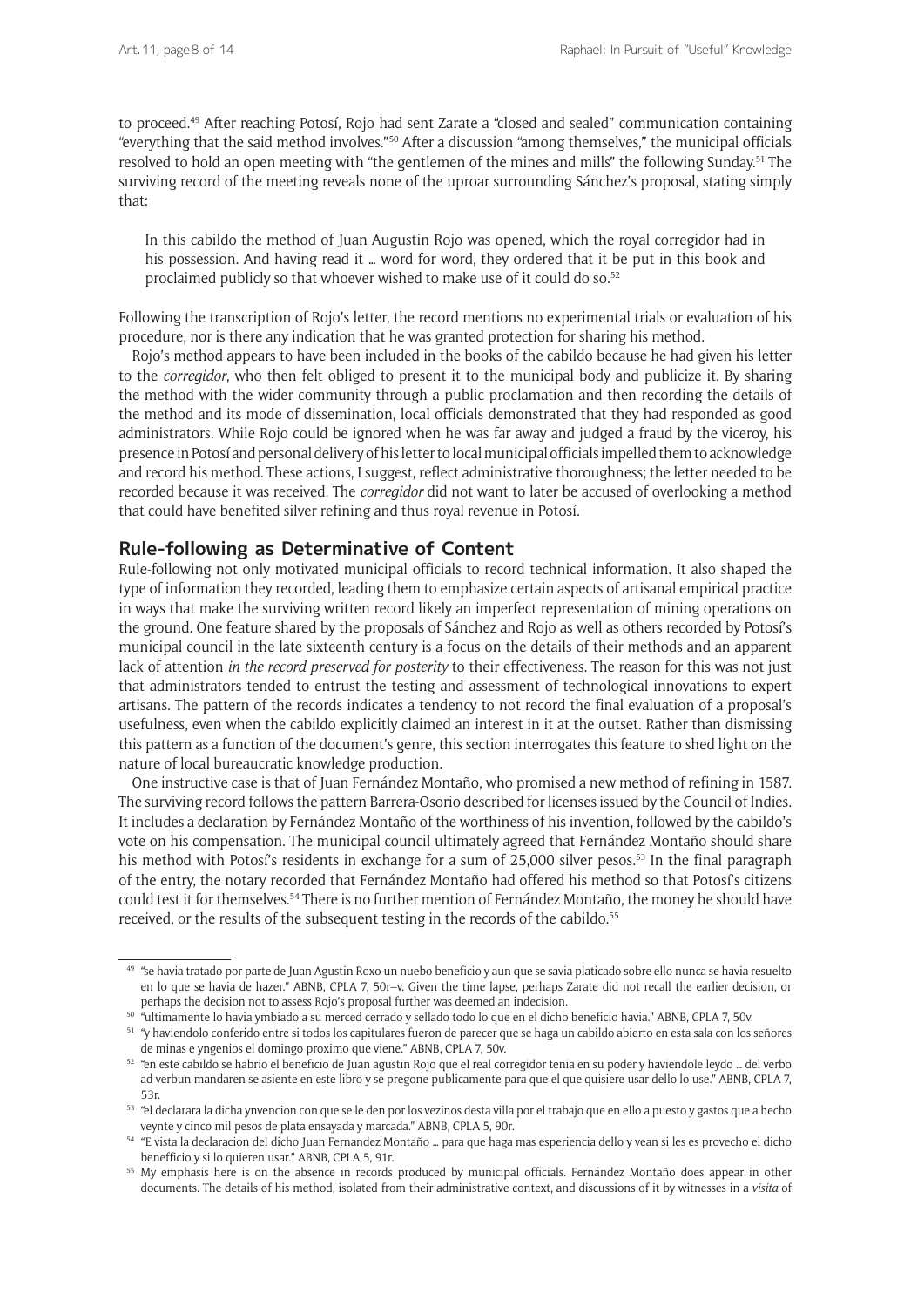On occasions when information about an invention's effectiveness was recorded in municipal records, the purpose often was to demonstrate compliance with administrative rules. Many references to the effectiveness of methods brought before the municipal council were generated as part of the recording process. For example, in the cabildo's entry for Fernández Montaño's method, the justification for the decision to record it was that "it is well known that Juan Fernandez Montaño, resident in this town, has made many trials of the metals of the *cerro* in order to perfect their refining so that [the ores] turn out well and [of higher grade] and use less quicksilver." The notary described Fernandez Montaño's method as being of "certain use" and declared that "it holds for certain that the silver is augmented and the loss of quicksilver diminished."56

In some instances, officials attempted to corroborate whether the written record of a method corresponded to how it was employed by refiners. Following Sánchez's declaration, a group of witnesses, including the cabildo notary, *corregidor*, and *alcalde,* visited Sánchez's residence where they claimed they saw evidence that the method recorded was the one being used. The notary recorded that he "saw a little stove holding ground metallic flour to which fire was being applied, in agreement with what was declared above."57 This testimony, though it did not validate the effectiveness of the proposal, served both as a demonstration of how to implement the technique and as verification that Sánchez's declaration corresponded with his own refining practice. These statements of apparent empirical success thus served to account for specific administrative actions. References to widely perceived effectiveness as well as the correspondence between a declared method and its observed implementation in the refiner's home justified the cabildo's decision to record the method's details.

Attitudes towards the technical details versus the effectiveness of a method appear to have differed, depending on one's position in the administrative hierarchy. On 21 January 1588, the viceroy of Peru, Don Fernando de Torres y Portugal, ordered an administrative review, or *visita*, in Potosí of inventions developed for the refining of silver. In addition to requesting experimental tests, Torres y Portugal wanted information on their projected effects on the Crown's treasury revenues and the demand for indigenous labor. The appointed *visitador*, Juan Ortiz de Zarate, was instructed to send his opinion in secret to the viceroy so he could determine what was "most suitable to the service of his majesty and to the public good and the conservation and perpetuity of the said mines of silver."<sup>58</sup> The viceroy's emphasis on secrecy and the range of the information he requested sheds light on why municipal officials understood their duty to be the recording of the details of the proposals rather than evaluating and endorsing their effectiveness. Only Torres y Portugal, as the Crown's representative in Peru, could weigh the multiple factors at play in determining whether mining improvements were beneficial. The viceroy's instructions suggest that officials at different levels within the administration hierarchy sought out different types of information in conformity with their conceptions of their administrative responsibilities.

Yet, bureaucratic hierarchies do not erase another central feature associated with the municipal authorities' approach to mining improvements: the importance of bureaucratic rule-following in generating a documentary record. A careful reading of the records of the *visita* indicates that its instigation was prompted by the viceroy's own attention to bureaucratic rule-following. Though the viceroy described the contradictory and uncertain nature of information he had received about the proposed improvements from Potosí, his decree ordering the *visita* emphasized the lack of proper reporting by the inventors and their failure to obtain the requisite licenses. According to the viceroy, "they still continue forward with these inventions, about which the said people who develop them haven't given me notice, [even though they] must do so before beginning them."59 He went on to explain that the licenses were required because the inventions could harm the royal treasury as well as the circulation of quicksilver, whose mines, sale, and distribution were under royal control.<sup>60</sup> As a result, the royal officials of Potosí, "satisfying the obligation that they have to their offices, were obliged to not endorse nor give a place to such inventions made without

<sup>1588</sup> are found in BNE Ms. 3040, 325v, 331v, 340v, 345v, 411r–v; Bargalló, *Amalgamación*, 239–40; Espada, *Relaciones geográficas*, 2, CXXXV–CXXXVI.

<sup>56</sup> "es notorio Juan Fernandez Montaño rresidente esta villa a hecho muchos ensayes de los metales deste cerro para poner en su punto el benefficio dellos para que salgan y procedan con mas ley y consumen menos azogue y es usa caerta … se tiene por caerto se aumenta mucho a la plata y diminuye en mucho la perdida de azogue." ABNB, CPLA 5, 89r.

<sup>57</sup> Bargalló, *Amalgamación*, 238.

<sup>58</sup> BNE Ms. 3040, 323v; Bargalló, *Amalgamación*, 262. Partial transcriptions of the documents are found in Bargalló, *Amalgamación*, 242–77; Espada, *Relaciones geográficas*, 2, CXXIII–CXXVIII.

<sup>59</sup> Bargalló, *Amalgamación*, 262.

<sup>60</sup> Bargalló, *Amalgamación*, 262. Modern historians offer conflicting assessments of the Crown's control of mercury distribution on the royal treasury. Cf. Bakewell, *Miners*, 159; Brown, *History of Mining*, 20–25; Lane, *Potosí*, 83; Robins, *Mercury*, 29–30.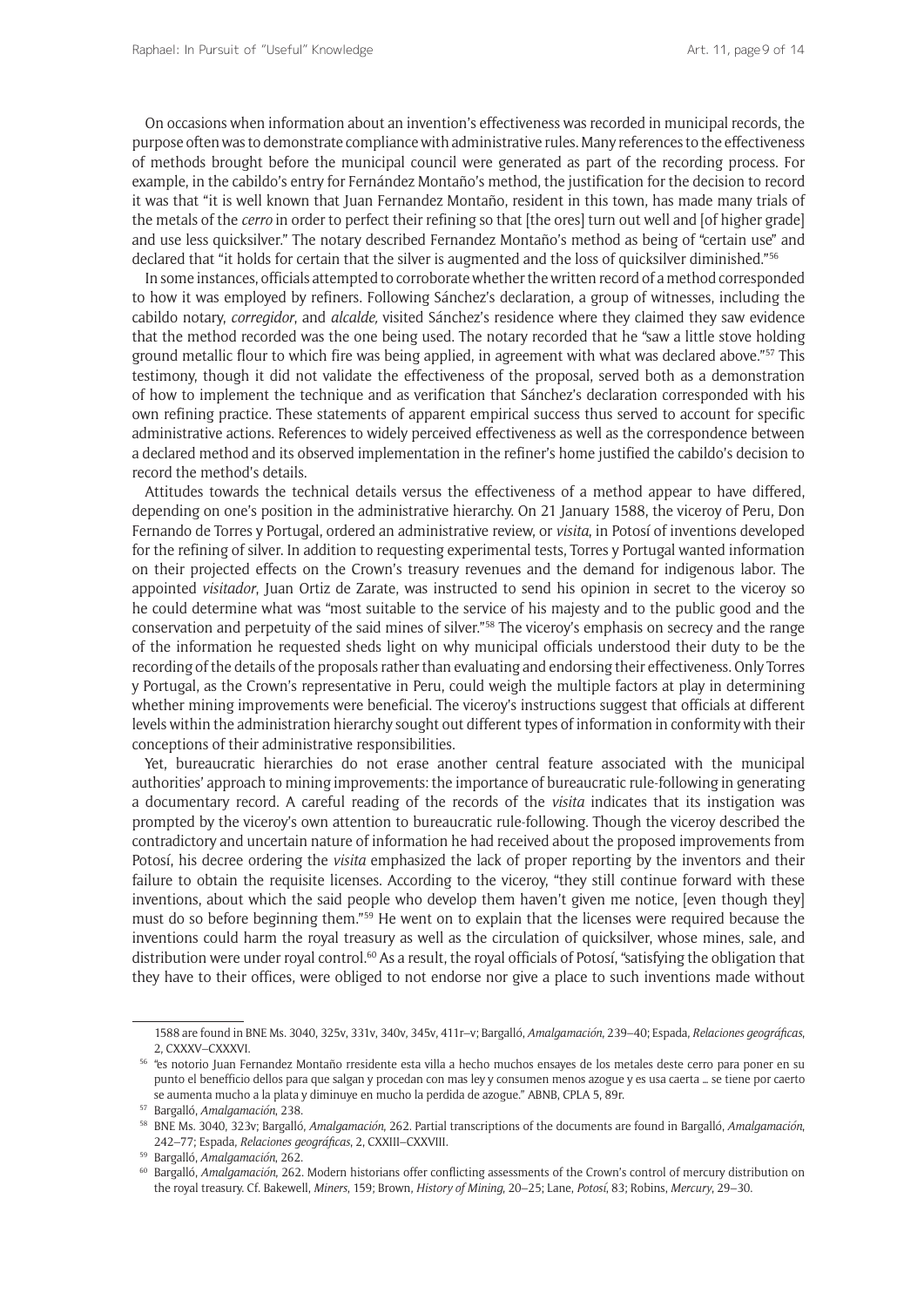a license and without my approval in order to provide above all what is convenient to the service of his majesty." <sup>61</sup>

Within a general ethos that recognized the importance of mining, technological improvement, and revenues for the Crown, officials justified their collection of technical information, be it the details of proposed innovations or testimony regarding their effectiveness, by appealing to standards of correct protocol. Hierarchies within the administration as well as the complexity of factors that determined the treasury's revenue and the continued operation of the mines shaped what individual officials understood as their responsibility to record. The result was a documentary record rich in the details of proposed methods that reflected only partially the underlying empirical work and testing that took place on the ground.

#### **Expertise vs. Rule-following**

Documents like Sánchez's declaration have garnered attention from historians of science and technology along two different trajectories. On the one hand, historians of early modern technology have argued that the type of record Potosí's cabildo produced regarding Sánchez, an archival document generated as part of routine institutional or administrative work, offers the best window into premodern craft practices. Because these texts were not composed for purposes of sharing artisanal practices with a diffuse readership, historians see them as useful for revealing local specifics rather than describing idealized practices or offering overviews of methods.62 On the other hand, historians of science in the Iberian world have used such documents to advance their claim that by seeking to collect and document information regarding knowledge that was useful for governance, the Iberian state encouraged and institutionalized empirical and utilitarian knowledge-making practices. While these arguments speak to different historiographical concerns, both make inscription practices central. For the historians of early modern technology, it is the act of inscription for a circumscribed audience that positions such texts as privileged windows into artisanal practice. For historians of science in the Iberian world, it is the act of inscribing technical information as well as the focus of the inscription on empirical knowledge of apparent utility that has been read as evidence of an interest in science and technology and thus used to justify claims of a scientific tradition in the Iberian world with specific characteristics.

Historians of the book have unpacked the practices and motivations underlying scribal and print authorship and publication. This article suggests that the same must be done with respect to archival documents detailing scientific and technical matters. Similar to the way print publications were the result of collaborations between a named author and other individuals, the fate of Sánchez's and other innovators' declarations in Potosí indicates that the content of the administrative documents was generated by many individuals whose different interests determined what type of information was included in the final product. Examining the contexts in which these records of empirical practice were produced shows that they do not provide a significantly better window into artisanal practice than printed and manuscript works; they provide a different one. The surviving proposals offer specific local details about what individuals, and often the community more generally, believed would be good methods for refining silver, often with precise details about the available raw materials, local units of measurement, and the contributions of indigenous knowledge traditions. However, it is difficult to determine from these records alone the extent to which specific proposals were put into practice, how they came to be viewed (as plausible or not), how their effectiveness was judged, or what the standard practice of silver refining was at any specific time. My point is not that these questions can never be answered: if this were the case, the detailed histories of Iberian mining available today could not have been written. Rather, my aim is to emphasize the context, conceptions, and knowledge-production practices that generated these specific local records on refining innovations.

Putting the articulated motivations of the officials who created these documents in dialogue with their contents allows for an expanded understanding of the purposes the recording of technical information served in the late-sixteenth-century Iberian empire. Historians who have analyzed the Council of Indies from the perspective of written proposals and practices have argued that officials aimed to develop efficient and profitable knowledge and technologies for the Spanish imperial mission. The recording of agreements with innovators, according to this line of inquiry, brought benefits to both the inventor, usually in the form of

<sup>61</sup> Bargalló, *Amalgamación*, 262.

<sup>62</sup> Smith, "Goldsmith's Workshop," 36. Cf. Bertucci, *Artisanal Enlightenment*; Eamon, *Secrets of Nature*; Long, *Openness*; Smith, *Body of the Artisan*.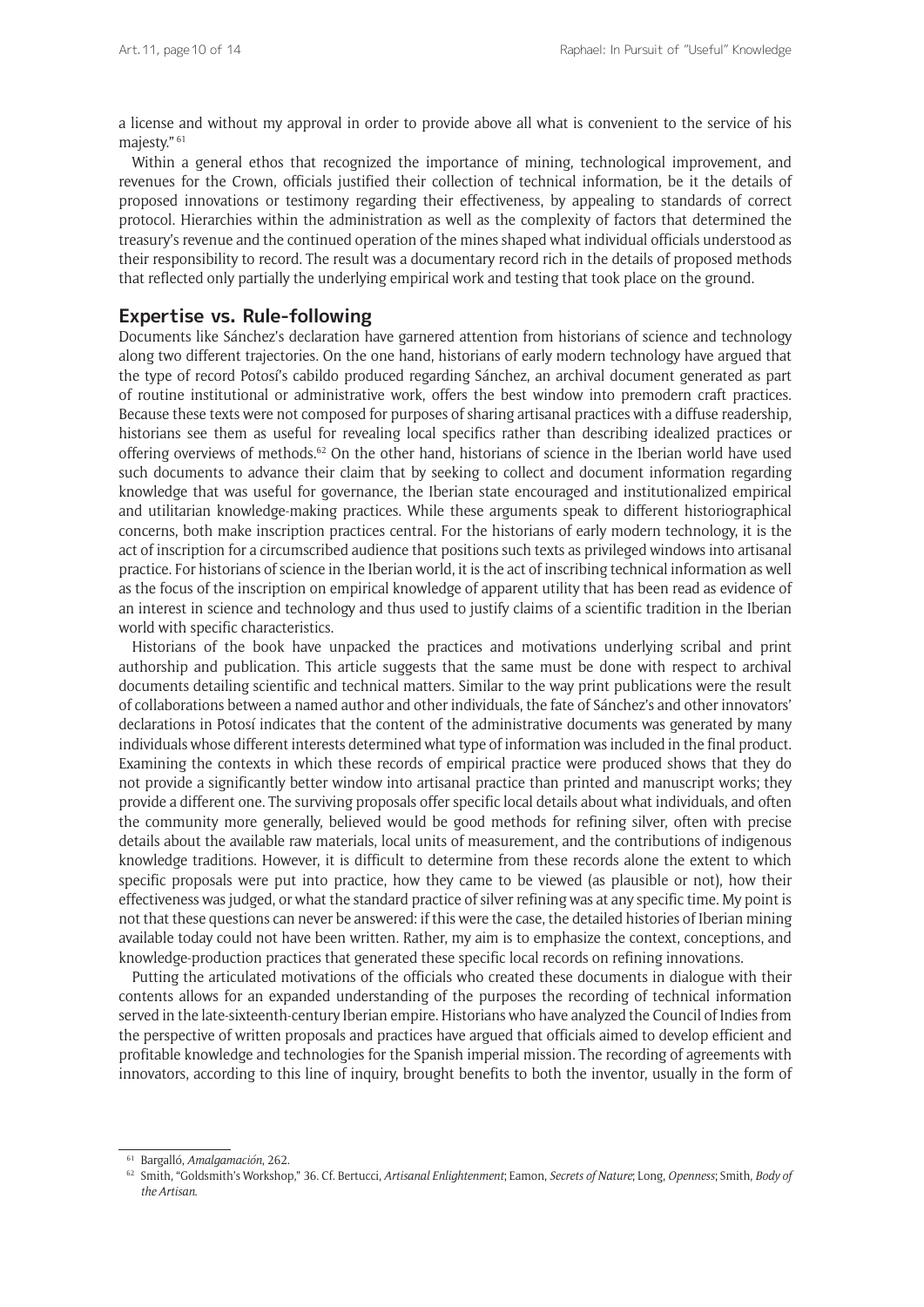compensation and protection, and to officials who received the promise that the new technique would be shared more broadly.<sup>63</sup>

However, such benefits reflect only imperfectly the written record produced in sixteenth-century Potosí. When textual inscriptions function as licenses to certify an agreement between officials and inventors for their mutual benefit, what is important are the terms specified between the parties. Hence, as Barrera-Osorio describes, royal licenses tended to be succinct.<sup>64</sup> In contrast, the documents produced in Potosí included copious technical details. These detailed textual inscriptions did not necessarily function as a means of sharing new methods, since the Crown's regulations specified that municipal archives were to remain under the care of a restricted group of local officials who limited access to the documents they contained.<sup>65</sup> Instead, the dissemination of new technical processes was often carried out through public proclamation and demonstration, as in the case of Rojo described above. The detailed descriptions of technical innovations may suggest an interest in profitable and improved technologies for the good of the state, but such an interpretation would require that the state—that is, other administrators—be the intended audience of these documents. Such a scenario implies that the interest in recording information about effectiveness and use was to make such transcriptions and their meanings legible to readers. Yet, it is precisely this information about the outcome of the proposals that is less emphasized in these records.<sup>66</sup>

What emerges from the statements of municipal officials is an alternative reason for inscribing this information, namely administrative rule-following.67 Local officials repeatedly explained their documentation of technical innovation as a response to a bureaucratic crisis, an attempt to force others to comply with bureaucratic rule-following, or their own efforts to follow the rules of the bureaucracy. The act of generating documentation was a chief means of demonstrating one's competency as an administrative official.

These observations suggest that "useful" might not be the best term for describing historical actors' understandings of the information they collected. Period usage indicates the same. Although the Latin term *utilitas* (usefulness) had been employed since antiquity, the corresponding Castilian *utilidad* does not appear in dictionaries until the seventeenth century.<sup>68</sup> Sixteenth-century dictionaries define the Latin *utilitas* as *provecho*, a term that had connotations of profit and which today is often translated as "advantage" or "benefit."69 Another way that writers in the sixteenth century could convey a sense of utility was through the term *para*, a preposition that denotes the purpose or end goal of an action and is often translated in English as "in order to." "Purpose" or "benefit" thus might be more apt than "utility" for understanding the inscription of technical knowledge in sixteenth-century Potosí, terms that capture the range of motivations underlying historical actors' inscriptions of technical knowledge.

Untangling the bureaucratic practices and motivations that led to the creation of the administrative documents considered here exposes the perils of the historian of science's gaze and highlights the benefits of a "bureaucracy as knowledge" approach. The historian of science focuses with precision on traces of natural and technical knowledge and interprets them according to categories that modern scholarship has associated with the production of knowledge: empirical, practical, utilitarian, didactic, economic, speculative, symbolic, and so forth. Scholarship at the intersection of the histories of the book and of science have highlighted how unstable these categories are with respect to textual content; the collaborative nature of textual production meant that the individuals involved were often motivated by interests not shared with the text's primary author and readers. The "bureaucracy as knowledge" approach offers an analogous warning for understanding administrative documents. It has been tempting to read the inscription of technical knowledge as an interest in that knowledge, to code the technical with the designation "useful" and to argue that science in the sixteenth-century Iberian world was driven by the utilitarian interests of the state. Such identifications, however, may not have been shared by those producing the documents.

This article suggests that there was a vibrant culture of technical experimentation and innovation in sixteenth-century Potosí, one that was valued by local practitioners for economic and practical ("utilitarian") reasons. There was a tradition of discourse on the part of administrators that affirmed the importance of silver

<sup>63</sup> Barrera-Osorio, *Experiencing Nature*, 59, 61; Cañizares-Esguerra, *Nature, Empire, and Nation*, 19–21; Portuondo, *Secret Science*, 103–40. 64 Barrera-Osorio, *Experiencing Nature*, 59.

<sup>65</sup> Castillo Gómez, "New Culture," 554, 558–59. 66 Scott, *Seeing Like a State*, 9–83.

<sup>67</sup> On this possibility, Portuondo, see *Secret Science*, 140.

<sup>68</sup> "Utilidad" first appeared in Franciosini's 1620 Italian-Spanish dictionary, RAE, "Nuevo Tesoro." On the discourse of utility in eighteenth-century botanical treatises, see Bleichmar, "Visible and Useful Empire," 297–99. 69 Nebrija, *Vocabulario*, LXXXIVv; Percyvall, *Bibliotheca hispanica*, "PR."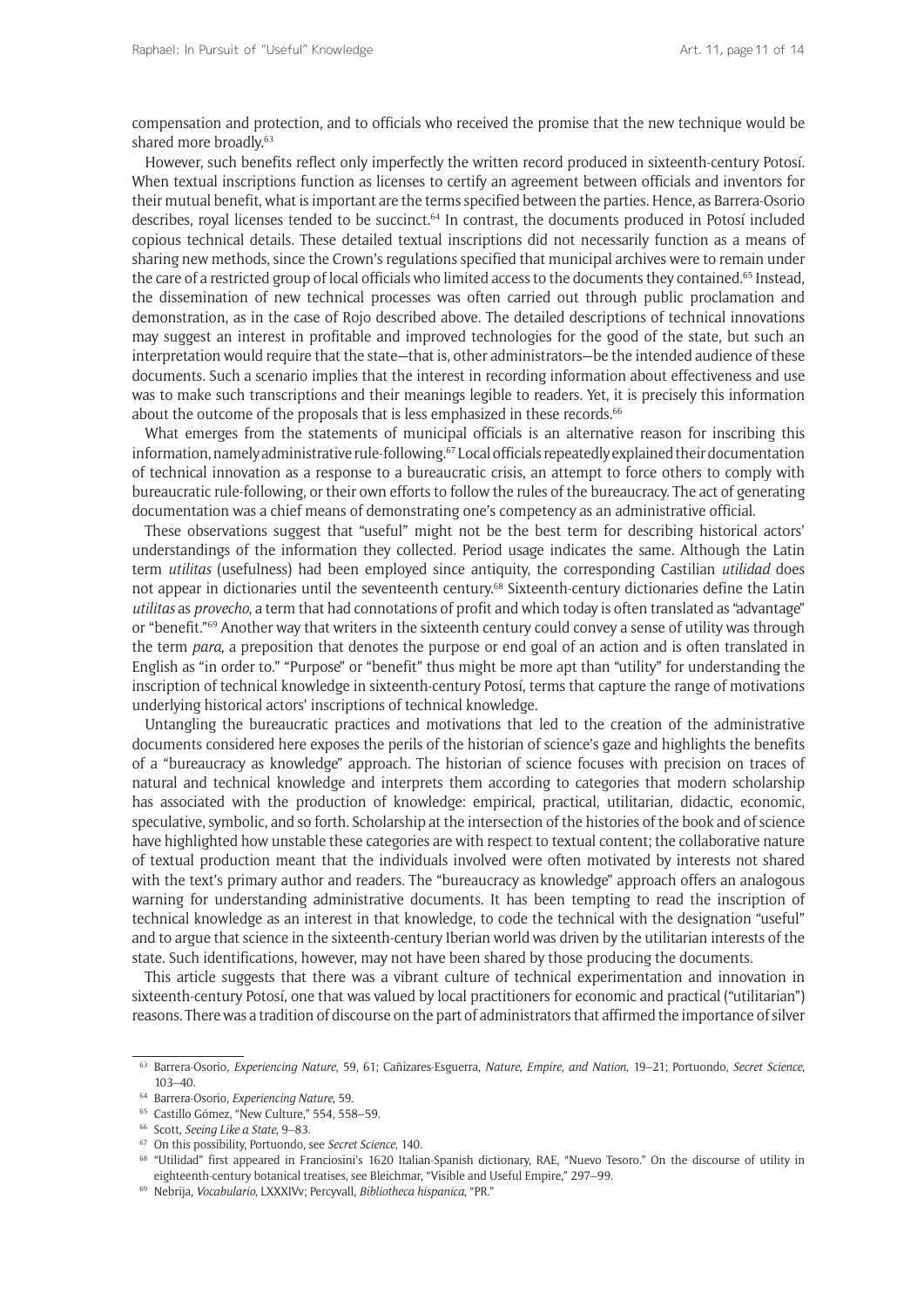yields and profit, and thus of improved refining techniques, to the Crown. Yet, when it came to innovative methods, what motivated their inscription at the local level often was less the value of the technical knowledge itself—what has been coded as "utilitarian"—and more the desire to show compliance with the regulations of accepted administrative practice. Recognition of these varying motivations clarifies what was recorded in these documents for posterity and why. Such an elucidation not only shapes the conclusions historians can and should draw from these and similar documents, but also leads to narratives that, one hopes, hew more closely to the motivations held by the historical actors who participated in their creation.

#### **Competing Interests**

The author has no competing interests to declare.

#### **Bibliography**

#### **Archival sources and manuscripts**

Archivo y Biblioteca Nacionales de Bolivia (ABNB), Cabildo Secular de Potosí (CPLA). Biblioteca Nacional de España (BNE), Ms.

#### **Other sources and literature**

- Bakewell, Peter. *Miners of the Red Mountain: Indian Labor in Potosí, 1545*–*1650*. Albuquerque: University of New Mexico Press, 1984.
- Bakewell, Peter. "Technological Change in Potosí: The Silver Boom of the 1570s." *Jahrbuch für Geschichte Lateinamerikas: Anuario de Historia de America Latina* 14 no. 1 (1977): 57–77. DOI: [https://doi.](https://doi.org/10.7788/jbla-1977-0104) [org/10.7788/jbla-1977-0104](https://doi.org/10.7788/jbla-1977-0104)
- Bargalló, Modesto. *La Amalgamación de los Minerales de Plata en Hispanoamerica Colonial*. Mexico City: Compañía Fundidora de Fierro y Acero de Monterrey, 1969.
- Bargalló, Modesto. *La Minería y la metalurgia en la América española durante la época colonial*. Mexico City: Fondo de Cultura Económica, 1955.
- Barrera-Osorio, Antonio. *Experiencing Nature: The Spanish American Empire and the Early Scientific Revolution*. Austin: University of Texas Press, 2006.
- Bayle, Constantino. *Los cabildos seculares in la America Española*. Madrid: Sapientia, 1952.
- Bertucci, Paola. *Artisanal Enlightenment: Science and the Mechanical Arts in Old Regime France*. New Haven, CT: Yale University Press, 2017. DOI:<https://doi.org/10.12987/yale/9780300227413.001.0001>
- Bigelow, Allison Margaret. "La técnica de la colaboración: redes cientificas e intercambios culturales de la minería y metalurgia colonial altoperuana." *Anuario: Estudios Bolivianos, Archivísticos y Bibliográficos* 18 (2012): 53–77.
- Bigelow, Allison Margaret. "Mining Empire, Planting Empire: The Colonial Scientific Literatures of the Americas." PhD diss., University of North Carolina at Chapel Hill, 2012.
- Bleichmar, Daniela, Paula De Vos, Kristin Huffine, and Kevin Sheehan, eds. *Science in the Spanish and Portuguese Empires, 1500–1800*. Stanford: Stanford University Press, 2009. DOI: [https://doi.](https://doi.org/10.1515/9780804776332) [org/10.1515/9780804776332](https://doi.org/10.1515/9780804776332)
- Bleichmar, Daniela. "A Visible and Useful Empire: Visual Culture and Colonial Natural History in the Eighteenth-Century Spanish World." In Bleichmar et al., eds. *Science*, 290–310. DOI: [https://doi.](https://doi.org/10.2307/j.ctvqr1dp8.23) [org/10.2307/j.ctvqr1dp8.23](https://doi.org/10.2307/j.ctvqr1dp8.23)
- Bleichmar, Daniela. *Visible Empire: Botanical Expeditions and Visual Culture in the Hispanic Enlightenment*. Chicago: University of Chicago Press, 2012. DOI: [https://doi.org/10.7208/](https://doi.org/10.7208/chicago/9780226058559.001.0001) [chicago/9780226058559.001.0001](https://doi.org/10.7208/chicago/9780226058559.001.0001)
- Brendecke, Arndt. *The Empirical Empire: Spanish Colonial Rule and the Politics of Knowledge*. Translated by Jeremiah Riemer. Berlin: De Gruyter Oldenbourg, 2016. DOI:<https://doi.org/10.1515/9783110369847>
- Brown, Kendall W. *A History of Mining in Latin America: From the Colonial Era to the Present*. Albuquerque: University of New Mexico Press, 2012.
- Buechler, Rose Marie. *The Mining Society of Potosi, 1776*–*1810*. Syracuse: Department of Geography, Sycracuse University, 1981.
- Buechler, Rose Marie. "Technical Aid to Upper Peru: The Nordenflicht Expedition." *Journal of Latin American Studies* 5, no. 1 (1973): 37–77. DOI:<https://doi.org/10.1017/S0022216X00002212>
- Cañeque, Alejandro. *The King's Living Image: The Culture and Politics of Viceregal Power in Colonial Mexico*. New York: Routledge, 2004.
- Cañizares-Esguerra, Jorge. *Nature, Empire, and Nation: Explorations of the History of Science in the Iberian World*. Stanford: Stanford University Press, 2006.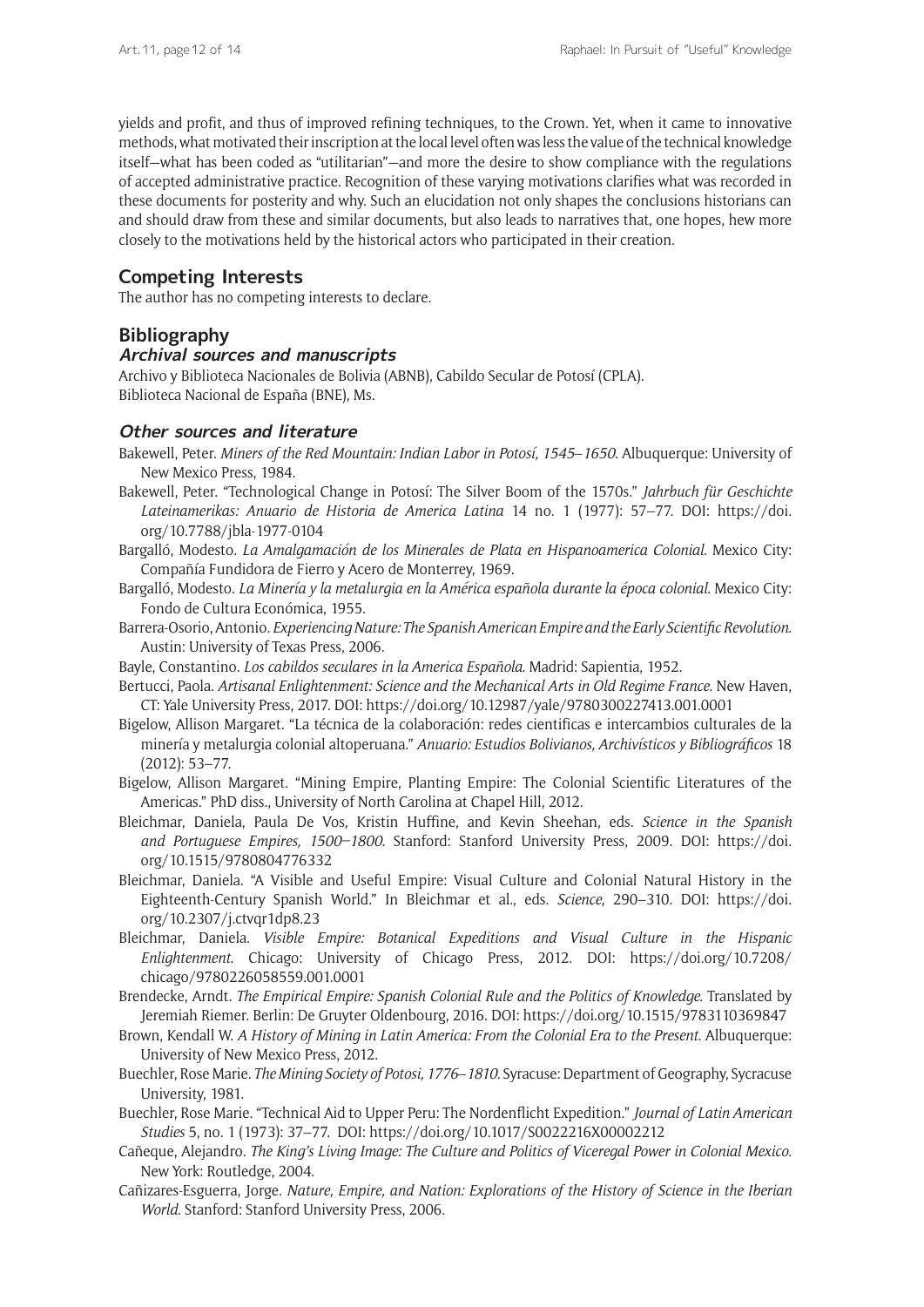- Capoche, Luis. *Relaciones histórico-literarias de la América meridional: Relación general de la Villa Imperial de Potosí.* (Biblioteca de autores españoles 122). Edited by Lewis Hanke, José J. Real Díaz, Juan Pérez de Tudela y Bueso, and Concolorcorvo Madrid: Ediciones Atlas, 1959.
- Castillo Gómez, Antonio. "The New Culture of Archives in Early Modern Spain." *European History Quarterly* 46, no. 3 (2016): 545–67. DOI: <https://doi.org/10.1177/0265691416649100>
- Castillo Martos, Manuel. "Primeros beneficios de la plata por amalgamación en la América colonial (1565– 1600)." In *Minería y metalurgia: Intercambio tecnológico y cultural entre América y Europea durante el período colonial español*, edited by Manuel Castillo Martos, 375–406. Sevilla: Muñoz Montoya y Montraveta Editores, 1994.
- De Vos, Paula. "The Rare, the Singular, and the Extraordinary: Natural History and the Collection of Curiosities in the Spanish Empire." In Bleichmar et al., *Science*, 271–89. DOI: <https://doi.org/10.2307/j.ctvqr1dp8.22>
- De Vos, Paula. "The Science of Spices: Empiricism and Economic Botany in the Early Spanish Empire." *Journal of World History* 17, no. 4 (2006): 399–427. DOI: <https://doi.org/10.1353/jwh.2006.0054>
- Eagle, Marc. "Restoring Spanish Hispaniola, the First of the Indies: Local Advocacy and Transatlantic *Arbitrismo* in the Late Seventeenth Century." *Colonial Latin American Review* 23, no. 3 (2014): 384–412. DOI: <https://doi.org/10.1080/10609164.2014.972701>
- Eamon, William. *Science and the Secrets of Nature: Books of Secrets in Medieval and Early Modern Culture*. Princeton, NJ: Princeton University Press, 1994.
- Elliott, John H. "Self-perception and Decline in Early Seventeenth-Century Spain." In *Spain and its World, 1500*–*1700: Selected Essays*, 241–61. New Haven, CT: Yale University Press, 1989.
- Espada, Jiménez de la, ed. *Relaciones geográficas de Indias. Perú*. 4 vols. Madrid: Tipografía de Manuel G. Hernández, 1885.
- Felten, Sebastian and Christine von Oertzen. "Bureaucracy as Knowledge." *Journal for the History of Knowledge* 1, no. 1 (2020): 1–16. DOI: <https://doi.org/10.5334/jhk.18>
- García Tapia, Nicolás. *Técnica y poder en Castilla durante los signos XVI y XVII*. Valladolid: Junta de Castilla y León, Consejería de Cultura y Bienestar Social, 1989.
- Genette, Gérard. *Paratexts: Thresholds of Interpretation*. Translated by Jane E. Lewin. Cambridge: Cambridge University Press, 1997.
- Haring, C.H. *The Spanish Empire in America*. New York: Harcourt, Brace, and World, 1963.
- Herzog, Tamar. "Colonial Law: Early Modern Normativity in Spanish America." In *A Companion to Early Modern Iberian Imperial, Political and Social Thought*, edited by Jörg Alejandro Tellkamp, 105–27. Leiden: Brill, 2020. DOI: [https://doi.org/10.1163/9789004421882\\_006](https://doi.org/10.1163/9789004421882_006)
- Herzog, Tamar. *Defining Nations: Immigrants and Citizens in Early Modern Spain and Spanish America*. New Haven, CT: Yale University Press, 2003. DOI: <https://doi.org/10.12987/yale/9780300092530.001.0001>
- Lane, Kris. *Potosí: The Silver City that Changed the World*. Oakland: University of California Press, 2019. DOI: <https://doi.org/10.1525/9780520973633>
- *Las siete Partidas del sabio rey don Alonso el nono, nuevamente glosadas por el Licenciado Gregorio López del Consejo Real de Indias de su Magestad*. 3 vols. Salamanca: Andrea de Portonaris, 1555.
- Levillier, Roberto. *Gobernantes del Perú: Cartas y papeles, siglo XVI*, 14 vols. Madrid: Sucesores de Rivadeneyra, 1921–26.
- Lohmann Villena, Guillermo. *Las minas de Huancavelica en los siglos XVI y XVII*. Seville: Escuela de Estudios Hispano-Americanos de Sevilla, 1949.
- Long, Pamela O. *Openness, Secrecy, Authorship: Technical Arts and the Culture of Knowledge from Antiquity to the Renaissance*. Baltimore: The Johns Hopkins University Press, 2001.
- Menéndez y Pidal, Ramón, and Juan Manzano Manzano, eds. *Recopilación de leyes de los reynos de las Indias*. 4 vols. 1681. Facsimile. Madrid: Ediciones Cultura Hispánica, 1973.
- Muro, Luis. "Bartolomé de Medina, Introductor del Beneficio de Patio en Nueva España." *Historia Mexicana*  13, no. 4 (1964): 517–31.
- Navarro Brotóns, Víctor, and William Eamon, eds. *Mas allá de la Leyenda Negra: España y la revolución científica = Beyond the Black Legend: Spain and the Scientific Revolution*. Valencia: Instituto de Historia de la Ciencia y Documentación López Piñero: Universitat de Valéncia: CSIC, 2007.
- Nebrija, Antonio de. *Vocabulario español-latino*. Ca. 1495. Facsimile. Madrid: Real Academia Española, 1951.
- Paz, Julián. *Catálogo de Manuscritos de América existentes en la Biblioteca Nacional*. Madrid: Tipografía de Archivos, 1933.
- Percyvall, Richard. *Bibliotheca hispanica: Containing a Grammar, with a Dictionarie in Spanish, English, and Latine, gathered out of divers good authors: very profitable for the studious of the Spanish toong*. London: John Jackson, for Richard Watkins, 1591.